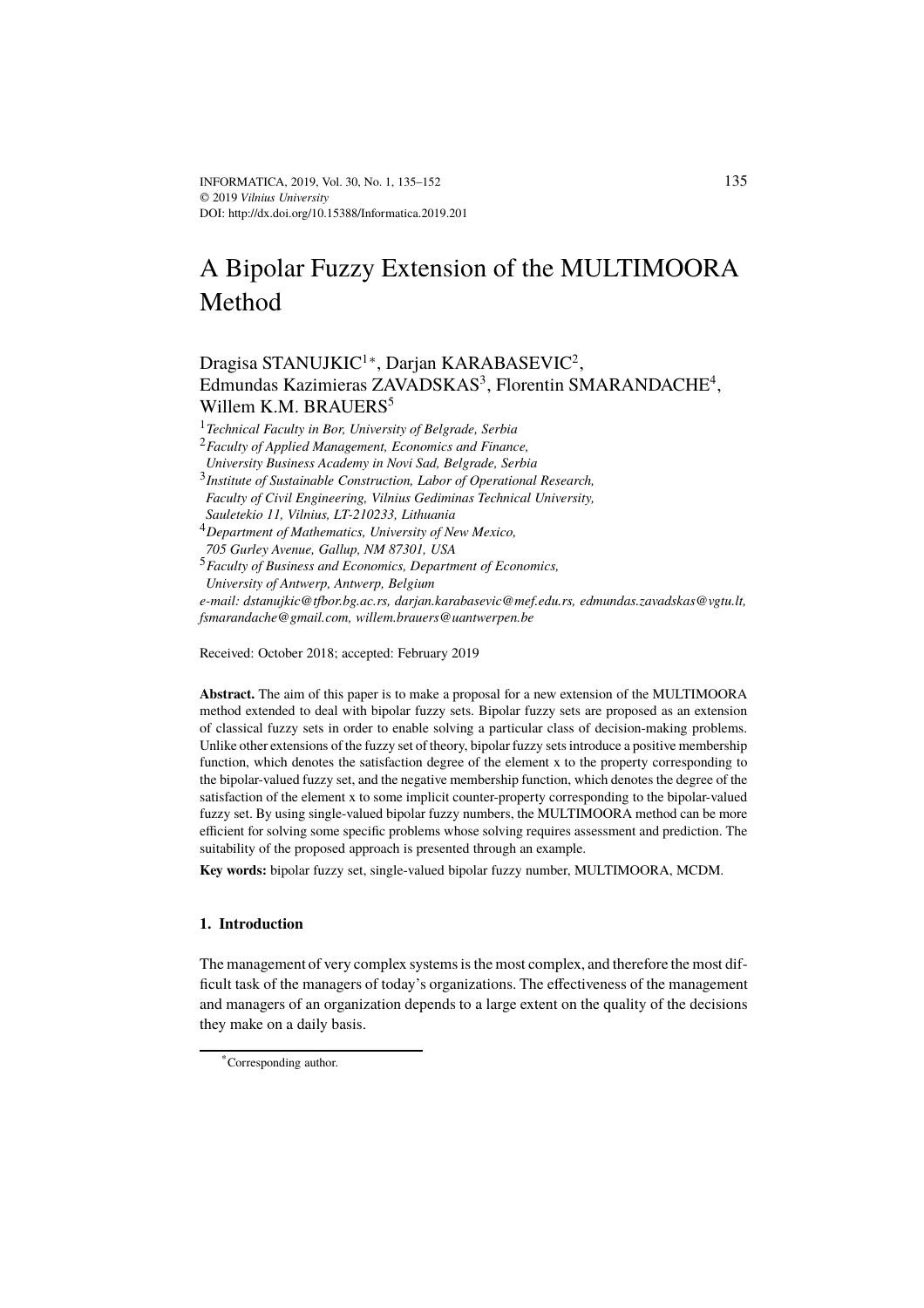Decision-making and decisions are the core of managerial activities. Bearing in mind the globalization and, therefore, the dynamics of business doing, all of the above-stated have caused business and the decision-making process to become more demanding. Making quality decisions requires an ever more extensive preparation, which also involves the consideration of the different aspects of a decision, for the reason of which the decisionmaking process becomes considerably formalized. Thus, real problems and situations in real life are characterized by a large number of mostly conflicting criteria, whose strict optimization is generally impossible.

When it is necessary to make a decision on choosing one of several potential solutions to a problem, it is desirable to apply one of the models based on multiple-criteria decisionmaking methods (MCDM). This most often involves the process of selecting one of several alternative solutions, for which certain goals are set. When MCDM is concerned, Greco *et al.* (2010) point out the fact that it is the study of the methods and procedures aimed at making a proposal for solutions in terms of multiple, often conflicting criteria. Hwang and Yoon (1981) states that MCDM is based on the two basic approaches, i.e. on multiple attribute decision-making (MADM), which implies a choice of courses in the presence of multiple, and often conflicting criteria, i.e. a selection of the best alternative from a finite set of possible alternatives. Unlike MADM, in multiple objective decision-making (MODM), the best alternative is that which is formed with multiple goals, based on the continuous variables of the decision with additional constraints.

So, all the problems of today are, in general, multi-criterial, primarily because problems are mainly related to the achievement of the objectives related to a larger number of, usually conflicting, criteria, which is a great approximation to real tasks in decision-making processes (Das *et al.*, 2012; Zavadskas *et al.*, 2014). The increasing application of the MCDM method to solving various problems has caused an exceptional growth of multi-criteria decision-making as an important field of operational research, especially since 1980 (Aouni *et al.*, 2018; Masri, *et al.*, 2018; Wallenius *et al.*, 2008; Dyer *et al.*, 1992).

Within MADM, some of the methods that have been proposed are: Weighted Sum Model (WSM) (Fishburn, 1967); Simple Additive Weighting (SAW) method (MacCrimon, 1968), Elimination Et Choix Traduisant la REalité (ELECTRE) method (Roy, 1968), DEcision-MAking Trial and Evaluation Laboratory (DEMATEL) method (Gabus and Fontela, 1972), Compromise Programming (CP) method (Zeleny, 1973), Simple Multi Attribute Rating Technique (SMART) (Edwards, 1977), Analytic Hierarchy Process (AHP) method (Saaty, 1978), Technique for Order of Preference by Similarity to Ideal Solution (TOPSIS) method (Hwang and Yoon, 1981), Preference Ranking Organization Method for Enrichment Evaluations (PROMETHEE) method (Brans, 1982), Measuring Attractiveness by a Categorical Based Evaluation Technique (MACBETH) (Bana e Costa and Vansnick, 1994), Complex Proportional Assessment of alternatives (COPRAS) method (Zavadskas *et al.*, 1994), Analytic Network Process (ANP) method (Saaty, 1996), Vlse Kriterijumska Optimizacija i kompromisno Resenje (VIKOR) (Opricovic, 1998), Multi-Objective Optimization on basis of Ratio Analysis (MOORA) method (Brauers and Zavadskas, 2006), Additive Ratio ASsessment (ARAS) method (Zavadskas and Turskis,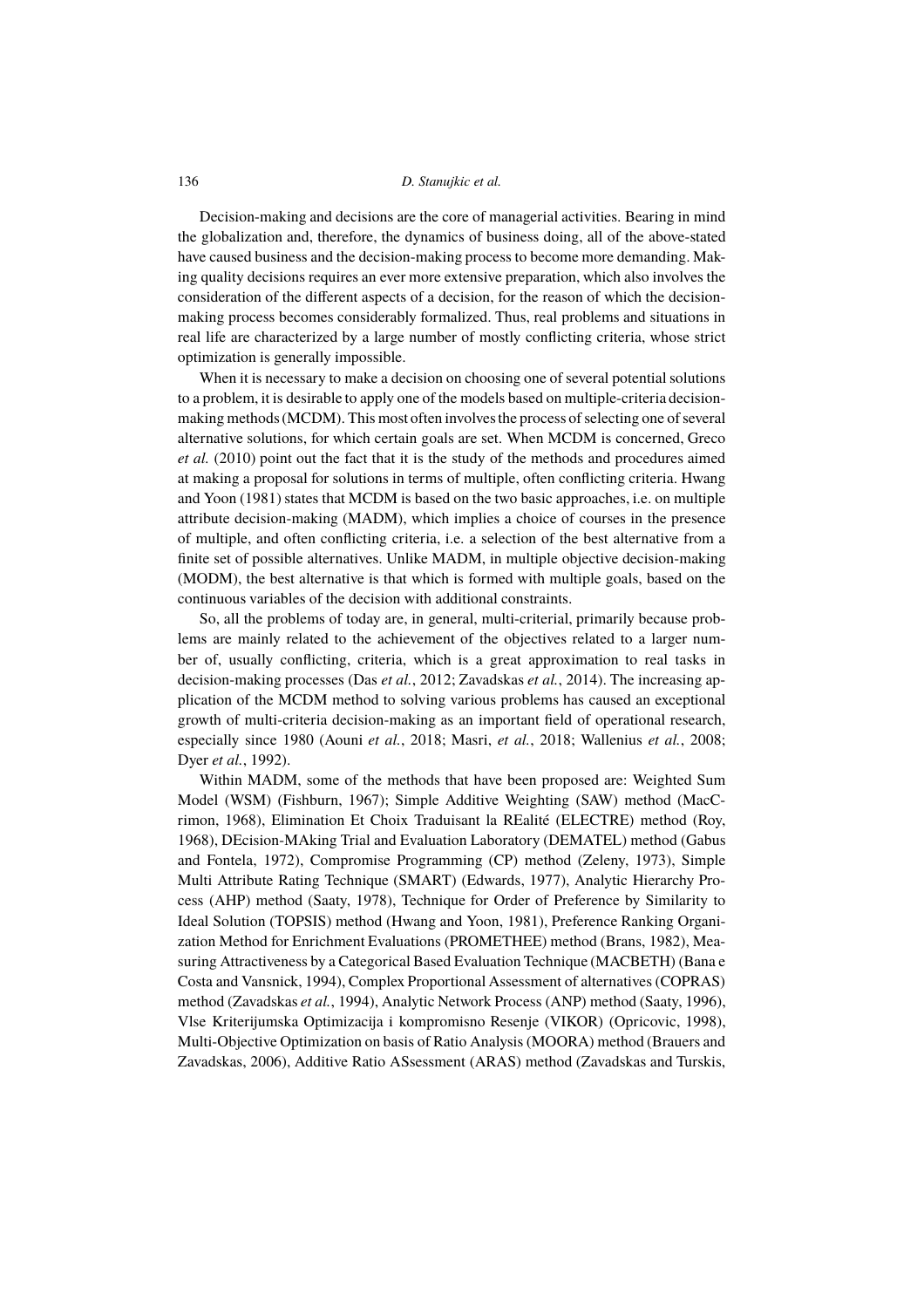2010), Multi-Objective Optimization by Ratio Analysis plus the Full Multiplicative Form (MULTIMOORA) method (Brauers and Zavadskas, 2010a), and so on. While within the MODM methods that have been proposed can be stated: Data envelopment analysis (DEA) method (Charnes *et al.*, 1978), Linear Programming (LP) and Nonlinear Programming (NP) (Luenberger and Ye, 1984), Multi-Objective Programming (MOP) technique (Charnes *et al.*, 1989), Multi-Objective Linear Programming (Ecker and Kouada, 1978), and so on.

The MULTIMOORA method (Brauers and Zavadskas, 2010b) is an important MCDM method that has been applied so far to solve the most diverse problems in the field of economics, management, etc. Basically, the MULTIMOORA method consists of the wellknown MOORA method (Brauers and Zavadskas, 2006) and the method of multi-object optimization (the Full Multiplicative Form of Multiple Objects method). Thus, Brauers and Zavadskas (2010a) proposed the updating of the MOORA method by adding a multiobject optimization method which involves maximizing and minimizing useful multiplicative functions (Lazauskas *et al.*, 2015).

As noted above, the MULTIMOORA method was applied in order to solve a variety of problems, such as: using MULTIMOORA for ranking and selecting the best performance appraisal method (Maghsoodi *et al.*, 2018), project critical path selection (Dorfeshan *et al.*, 2018), the selection of the optimal mining method (Liang *et al.*, 2018), pharmacological therapy selection (Eghbali-Zarch *et al.*, 2018), ICT hardware selection (Adali and Işik, 2017), industrial robot selection (Karande *et al.*, 2016), a CNC machine tool evaluation (Sahu *et al.*, 2016), personnel selection (Karabasevic *et al.*, 2015; Baležentis *et al.*, 2012), the economy (Baležentis and Zeng, 2013; Brauers and Zavadskas, 2011a, 2010b; Brauers and Ginevičius, 2010), and so on.

However, most decisions made in the real world are made in an environment in which goals and constraints cannot be precisely expressed due to their complexity; therefore, a problem cannot be displayed exactly in crisp numbers (Bellman and Zadeh, 1970). For such problems, characterized by uncertainty and indeterminacy, it is more appropriate to use values expressed in intervals instead of concrete (crisp) values. In this case, the existing, ordinary MCDM methods are expanded by using the extensions based on fuzzy sets (Zadeh, 1965), intuitionistic fuzzy sets (Atanassov, 1986), and neutrosophic sets (Smarandache, 1999). Accordingly, in order to allow a much wider use of the MULTIMOORA method, some extensions of the MULTIMOORA method have been proposed, some of which are as follows: Brauers *et al.* (2011) proposed a fuzzy extension of the MULTI-MOORA method; Baležentis and Zeng (2013) proposed an IVFN extension of the MUL-TIMOORA method; Baležentis *et al.* (2014) also proposed an IFN extension of the MUL-TIMOORA method; Stanujkic *et al.* (2015) proposed an extension of the MULTIMOORA method based on the use of interval-valued triangular fuzzy numbers; Zavadskas *et al.* (2015) proposed an IVIF-based extension of the MULTIMOORA method; Hafezalkotob *et al.* (2016) proposed an extension of the MULTIMOORA method based on the use of interval numbers; Stanujkic *et al.* (2017a) proposed a neutrosophic extension of the MUL-TIMOORA method, and so on.

In addition to the aforementioned extensions of the fuzzy set theory, Zhang (1994) introduced the concept of bipolar fuzzy sets and proposed the usage of the two membership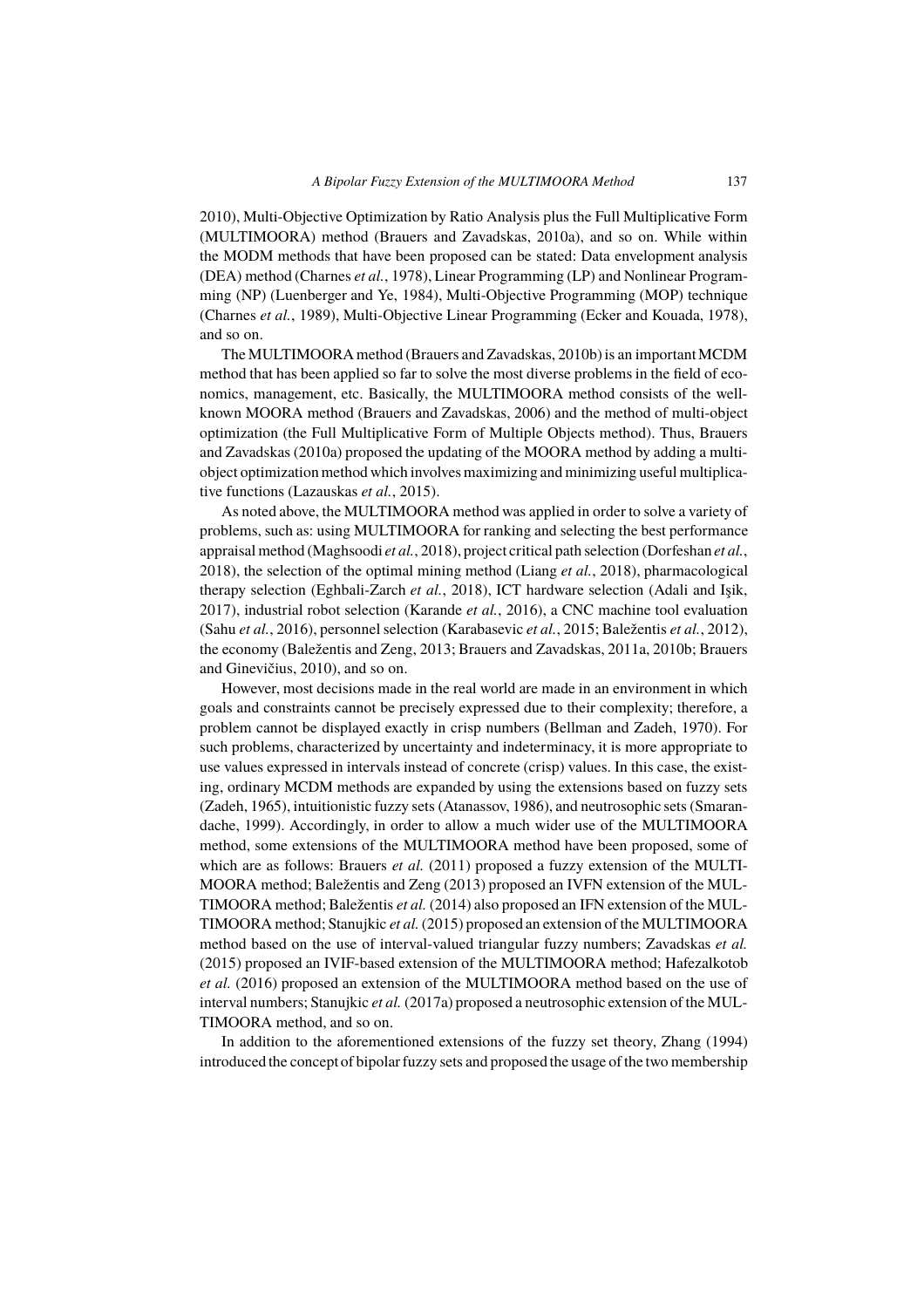functions that represent membership to a set and membership to a complementary set, thus providing an efficient approach to solving a widely larger number of complex decisionmaking problems.

Despite an advantage that can be achieved by using bipolar fuzzy logic, they are significantly less used for solving MCDM problems compared to other fuzzy logic extensions. The following examples can be mentioned as some of the really rare usages of BFS for solving MCDM problems: Alghamdi *et al.* (2018) and Akram and Arshad (2018) proposed bipolar fuzzy extensions of TOPSIS and ELECTRE I methods; while Han *et al.* (2018) provide a comprehensive mathematical approach based on the TOPSIS method for improving the accuracy of bipolar disorder clinical diagnosis.

It is also important to note that these are current researches. In addition, the bipolar logic has been considerably used in the neutrosophic set theory, where Uluçay *et al.* (2018), Pramanik *et al.* (018) and Tian *et al.* (2016) can be cited as some of the current researches.

Therefore, in order to enable a wider use of the MULTIMOORA method for solving even a wider range of problems, a bipolar extension of the MULTIMOORA method is proposed in this paper. Accordingly, the paper is structured as follows: in Section 1, the introductory considerations are presented. In Section 2, some basic definitions regarding bipolar fuzzy sets are given. In Section 3, the ordinary MULTIMOORA method is presented, whereas in Section 4, an extension of the MULTIMOORA method based on single-valued bipolar fuzzy numbers is proposed. In Section 5, a numerical example is demonstrated, and finally, the conclusions are given at the end of the paper.

#### **2. The Basic Elements of a Bipolar Fuzzy Set**

Definition 1 (*Fuzzy set*, Zadeh, 1965). Let X be a nonempty set, with a generic element in  $X$  denoted by  $x$ . Then, a fuzzy set  $A$  in  $X$  is a set of ordered pairs:

$$
A = \{ \langle x, \mu_A(x) \rangle | x \in X \},\tag{1}
$$

where the membership function  $\mu_A(x)$  denotes the degree of the membership of the element x to the set A, and  $\mu_A(x) \in [0, 1]$ .

Definition 2 (*Bipolar fuzzy set*, Lee, 2000). Let X be a nonempty set. Then, a bipolar fuzzy set (BFS) is defined as:

$$
A = \{ \langle x, \mu_A^+(x), \nu_A^-(x) \rangle | x \in X \},\tag{2}
$$

where: the positive membership function  $\mu_A^+(x)$  denotes the satisfaction degree of the element  $x$  to the property corresponding to the bipolar-valued fuzzy set, and the negative membership function  $v_A^-(x)$  denotes the degree of the satisfaction of the element x to some implicit counter-property corresponding to the bipolar-valued fuzzy set, respectively;  $\mu_A^+(x) : X \to [0, 1]$  and  $\nu_A^-(x) : X \to [-1, 0]$ .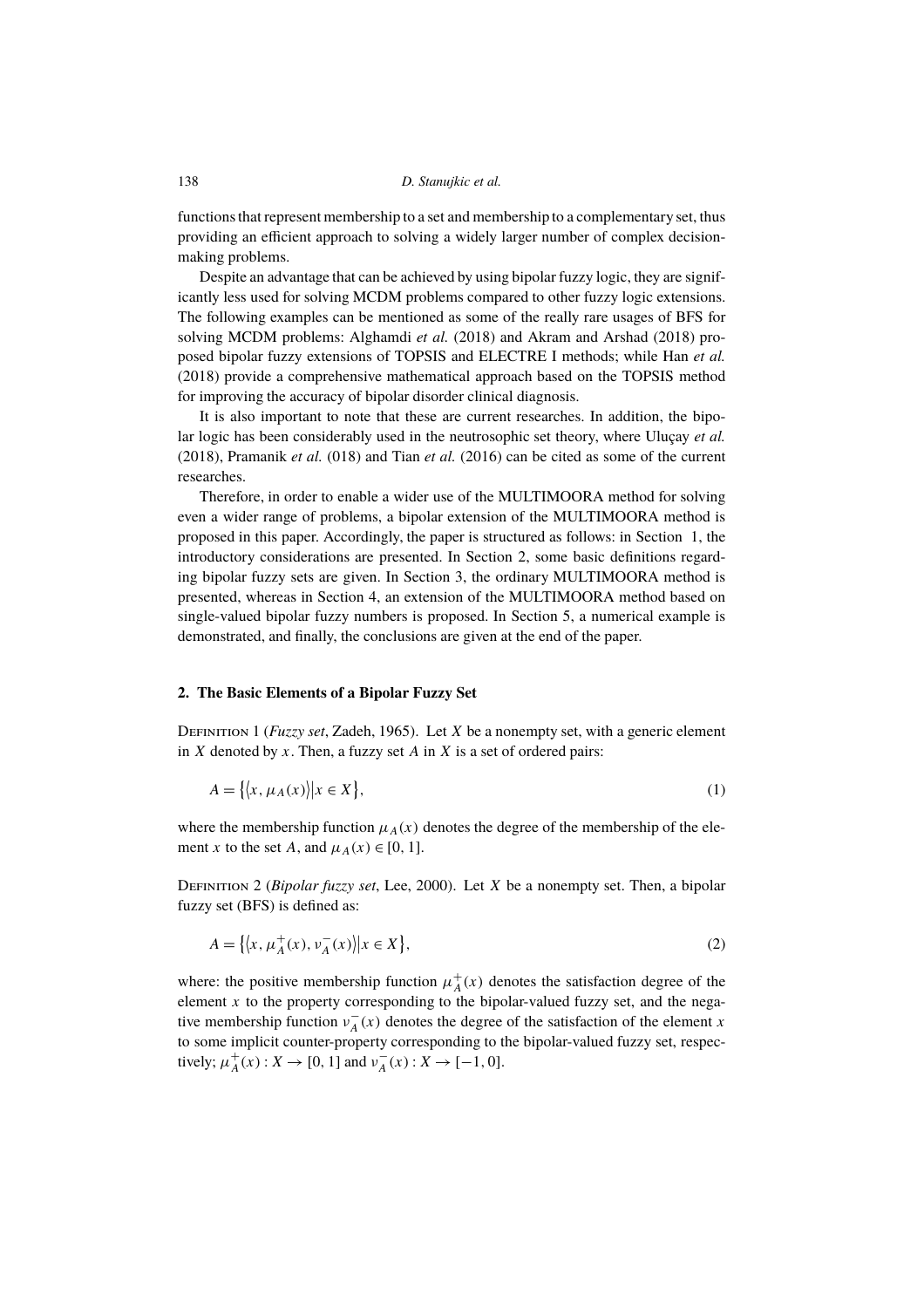DEFINITION 3. A single-valued bipolar fuzzy number (SVBFN)  $a = \langle a^+, a^- \rangle$  is a special bipolar fuzzy set on the real number set  $R$ , whose positive membership and negative membership function are as follows:

$$
\mu^+(x) = \begin{cases} 1 & x = a^+, \\ 0 & \text{otherwise,} \end{cases}
$$
 (3)

$$
v^{-}(x) = \begin{cases} 1 & x = a^{-}, \\ 0 & \text{otherwise,} \end{cases}
$$
 (4)

respectively.

DEFINITION 4. Let  $a_1 = \langle a_1^+, a_1^- \rangle$  and  $a_1 = \langle a_2^+, a_2^- \rangle$  be two SVBFNs, and  $\lambda > 0$ . Then, the basic operations for these numbers are defined as shown below:

$$
a_1 + a_2 = \langle a_1^+ + a_2^+ - a_1^+ a_2^+, -a_1^- a_2^- \rangle, \tag{5}
$$

$$
a_1 \cdot a_2 = \langle a_1^+ a_2^+, -(-a_1^- - a_2^- - a_1^- a_2^-) \rangle, \tag{6}
$$

$$
\lambda a_1 = \langle 1 - (1 - a_1^+)^\lambda, -(-a_1^-)^\lambda \rangle,\tag{7}
$$

$$
a_1^{\lambda} = \langle (a_1^+)^{\lambda}, -(1 - (1 - (-a_1^-))^{\lambda}) \rangle. \tag{8}
$$

DEFINITION 5. Let  $a = \langle a^+, a^-\rangle$  be an SVBFN. Then, the score function  $s_{(a)}$  is as follows:

$$
s_a = \left(1 + a^+ + a^-\right)/2. \tag{9}
$$

DEFINITION 6. Let  $a_1$  and  $a_2$  be two SVBFNs. Then,  $a_1 > a_2$  if  $s_{a_1} > s_{a_2}$ .

DEFINITION 7. Let  $a_1 = \langle a_1^+, a_1^- \rangle$  and  $a_1 = \langle a_2^+, a_2^- \rangle$  be two SVBFNs. The Hamming distance between  $a_1$  and  $a_2$  is as follows:

$$
d_H(a_1, a_2) = \frac{1}{2} (|a_1^+ - a_2^+| + |a_1^- - a_2^-|). \tag{10}
$$

DEFINITION 8. Let  $a_j = \langle a_j^+, a_j^- \rangle$  be a collection of SVBFNs. The bipolar weighted average operator  $(A_w)$  of the *n* dimensions is a mapping as follows:

$$
A_w(a_1, a_2, \dots, a_n) = \sum_{j=1}^n w_j a_j
$$
  
=  $\left(1 - \prod_{j=1}^n (1 - a_j^+)^{w_j}, -\left(1 - \prod_{j=1}^n (1 - (-a_j^-))^{w_j}\right)\right),$  (11)

where:  $w_j$  is the element j of the weighting vector,  $w_j \in [0, 1]$  and  $\sum_{j=1}^{n} w_j = 1$ .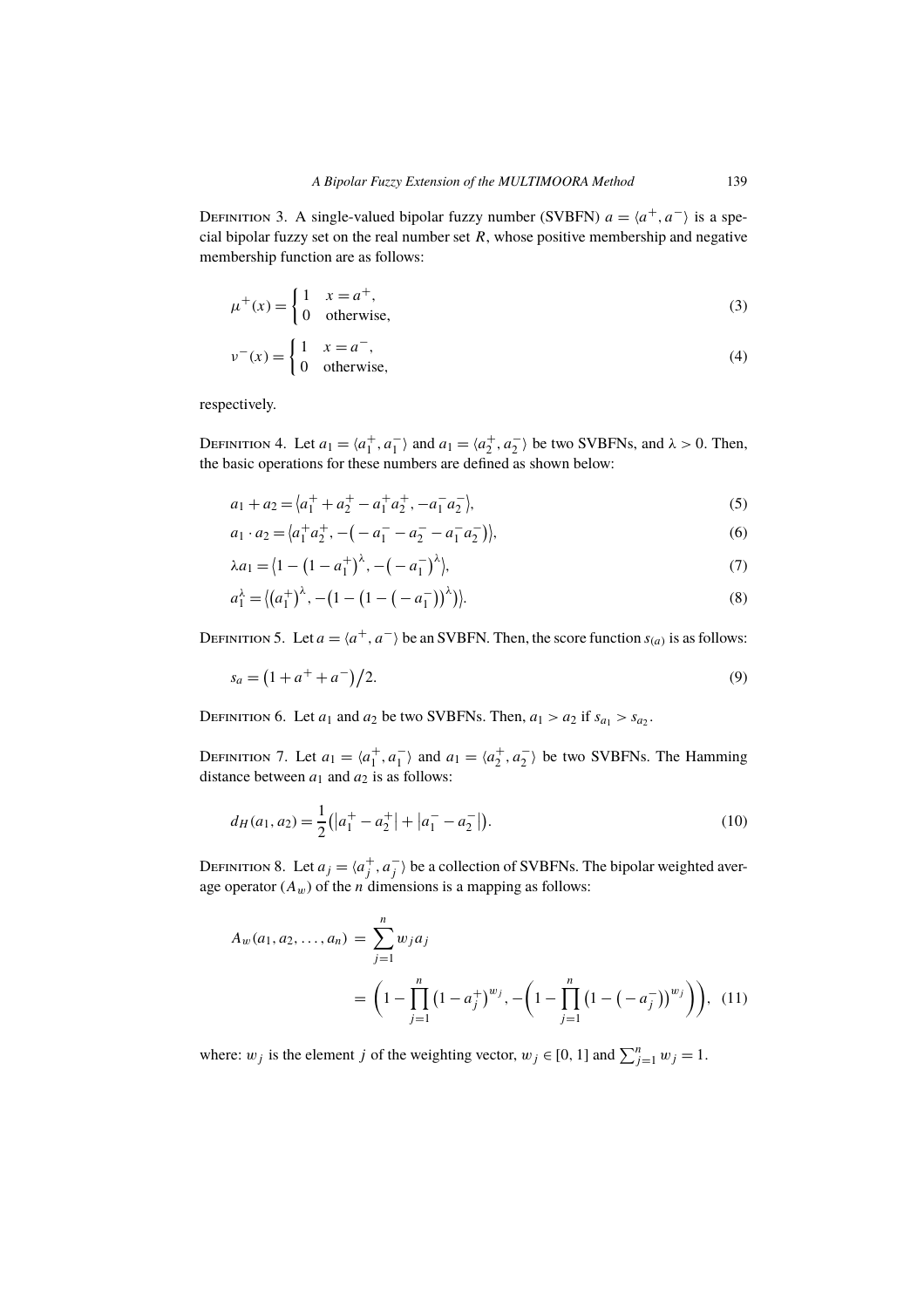DEFINITION 9. Let  $a_j = \langle a_j^+, a_j^- \rangle$  be a collection of SVBFNs. The bipolar weighted geometric operator ( $G_w$ ) of the *n* dimensions is a mapping  $G_w: Q_n \to Q$  as follows:

$$
G_w(a_1, a_2, \dots, a_n) = \prod_{j=1}^n a_j^{w_j} = \left(\prod_{j=1}^n (a_j^+)^{w_j}, -\prod_{j=1}^n (-a_j^-)^{w_j}\right).
$$
 (12)

#### **3. The MULTIMOORA Method**

Compared to the other MCDM methods, the MULTIMOORA method is characteristic because it combines three approaches, namely: the Ratio System (RS) Approach, the Reference Point (RP) Approach and the Full Multiplicative Form (FMF) Approach, in order to select the most appropriate alternative.

In addition, this method does not calculate and does not use the overall significance for ranking alternatives and selecting the most appropriate one. Instead of using an overall parameter for ranking alternatives, the final ranking order of the considered alternatives, as well as the selection of the most appropriate alternative, is based on the use of the theory of dominance.

For an MCDM problem that includes the m alternatives that should be evaluated on the basis of the n criteria, the computational procedure of the MULTIMOORA can be expressed as follows:

#### **Step 1.** *Construct a decision matrix and determine the weights of criteria.*

**Step 2.** *Calculate a normalized decision matrix*, as follows:

$$
r_{ij} = \frac{x_{ij}}{\sqrt{\sum_{i=1}^{n} x_{ij}^2}},\tag{13}
$$

where:  $r_{ij}$  denotes the normalized performance of the alternative i with respect to the criterion j, and  $x_{ij}$  denotes the performance of the alternative i to the criterion j.

**Step 3.** *Calculate the overall significance of each alternative*, as follows:

$$
y_i = \sum_{j \in \Omega_{\text{max}}} w_j r_{ij} - \sum_{j \in \Omega_{\text{min}}} w_j r_{ij}, \qquad (14)
$$

where:  $y_i$  denotes the overall importance of the alternative i,  $\Omega_{\text{max}}$  and  $\Omega_{\text{min}}$  denote the sets of the benefit cost criteria, respectively.

**Step 4.** *Determine the reference point*, as follows:

$$
r^* = \{r_1^*, r_2^*, \dots, r_n^*\} = \left\{ \left(\max_i r_{ij} \middle| j \in \Omega_{\text{max}}\right), \left(\min_i r_{ij} \middle| j \in \Omega_{\text{min}}\right) \right\}.
$$
 (15)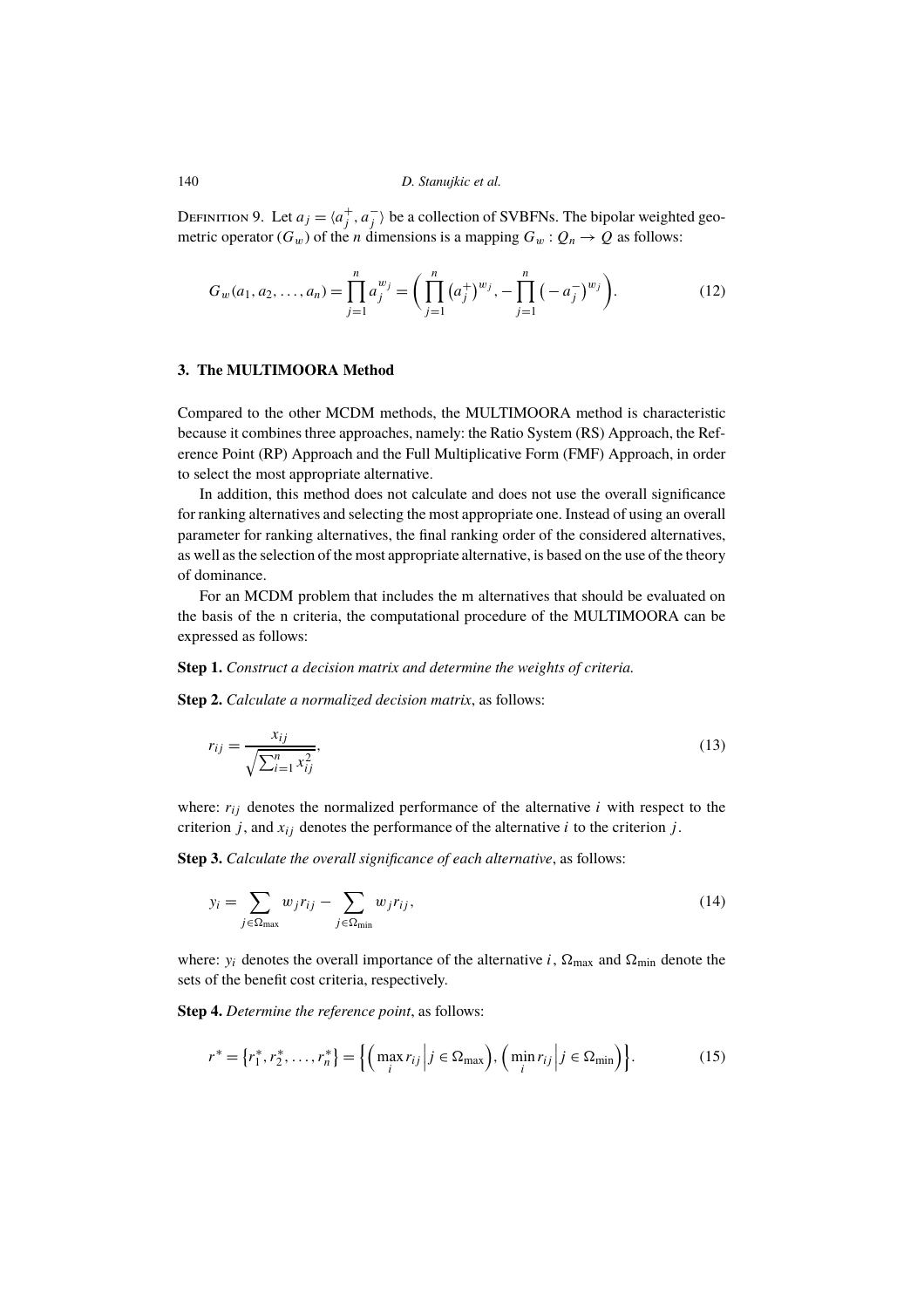**Step 5.** *Determine the maximal distance between each alternative and the reference point*, as follows:

$$
d_i^{\max} = \max_j (w_j | r_j^* - r_{ij} |), \qquad (16)
$$

where:  $d_i^{\max}$  $\sum_{i=1}^{\text{max}}$  denotes the maximal distance of the alternative *i* to the reference point.

**Step 6.** *Determine the overall utility of each alternative*, as follows:

$$
u_i = \frac{\prod_{j \in \Omega_{\text{max}}} w_j r_{ij}}{\prod_{j \in \Omega_{\text{min}}} w_j r_{ij}},\tag{17}
$$

where:  $u_i$  denotes the overall utility of the alternative i.

In particular case, when evaluation is made only on the basis of benefit criteria, Eq. (17) is as follows:

$$
u_i = \prod_{j \in \Omega_{\text{max}}} w_j r_{ij}.\tag{18}
$$

**Step 7.** *Determine the final ranking order of the considered alternatives and select the most appropriate one*. In this step, the considered alternatives are ranked based on their:

- overall significance,
- maximal distance to the reference point, and
- overall utility.

As a result of these rankings, the three different ranking lists are formed, representing the rankings based on the RS approach, the RP approach and the FMF approach of the MULTIMOORA method.

The final ranking of the alternatives is based on the dominance theory, i.e. the alternative with the highest number of appearances in the first positions on all ranking lists is the best-ranked alternative.

## **4. An Extension of the MULTIMOORA Method Based on Single-Valued Bipolar Fuzzy Numbers**

For an MCDM problem involving m alternatives and n criteria and K decision-makers, whereby the performances of the alternatives are expressed by using SVBFNs, the calculation procedure of the extended MULTIMOORA method can be expressed as follows:

**Step 1.** *Evaluate the alternatives in relation to the evaluation criteria*, and do that for each DM. In this step, each DM evaluates the alternatives and forms an evaluation matrix.

In order to provide an easier evaluation, the following Likert scale, shown in Table 1, is proposed for evaluating alternatives in relation to the evaluation criteria.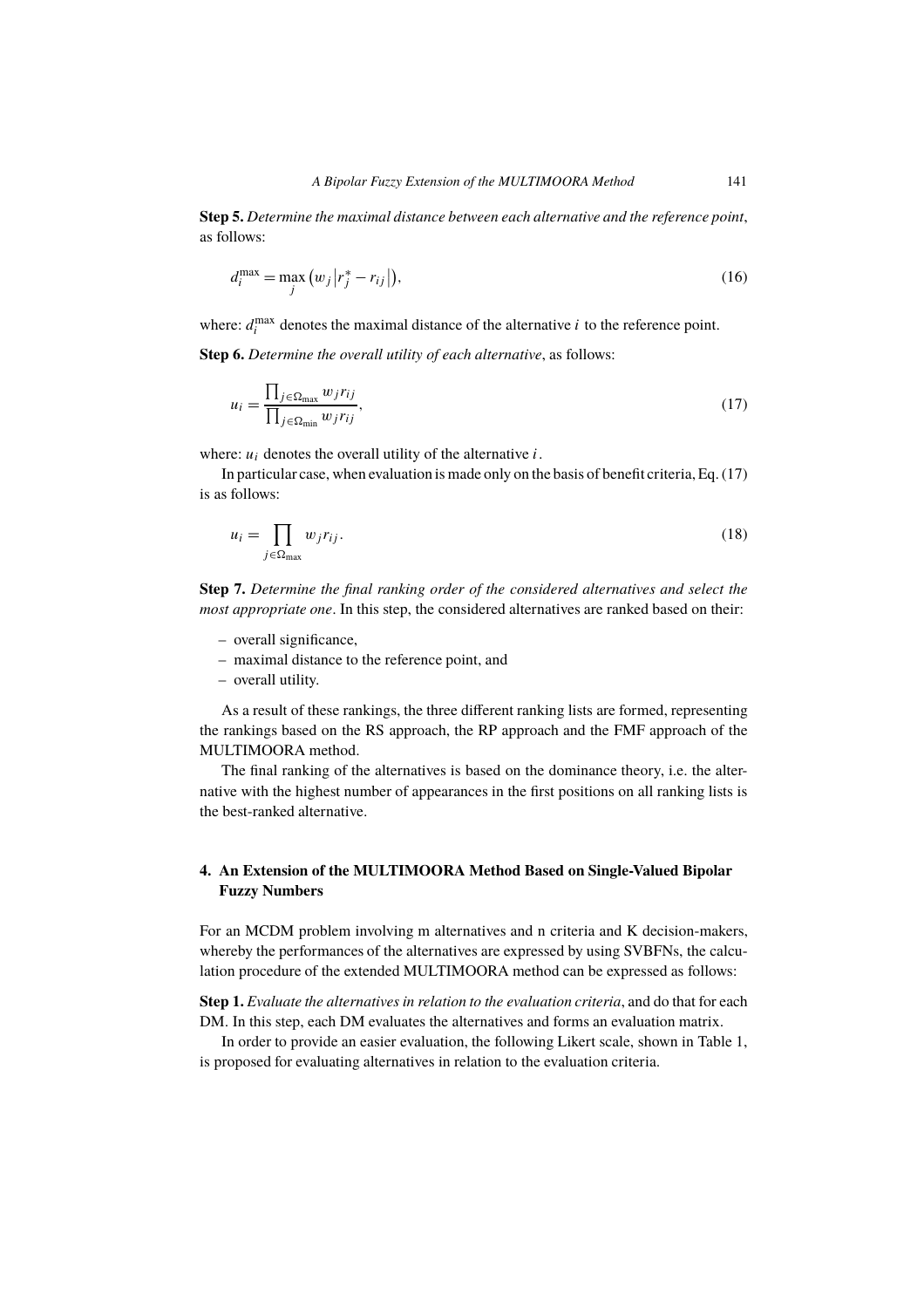142 *D. Stanujkic et al.*

| Table 1                                                        |
|----------------------------------------------------------------|
| Nine-point Likert scale for expressing degree of satisfaction. |

| Satisfaction level       | Numerical value |
|--------------------------|-----------------|
| Neutral/without attitude |                 |
| Extremely low            |                 |
| Very low                 | 2               |
| Low                      | 3               |
| Medium low               | 4               |
| Medium                   | 5               |
| Medium high              | 6               |
| High                     |                 |
| Very high                | 8               |
| Extremely high           | 9               |
| Absolute                 |                 |

However, the respondents should be introduced that the values listed in Table 1 are only approximative and that they can use any value from the interval [0, 10] and [−10, 0].

After forming initial decision-making matrix, obtained responses should be divided by 10 in order to transform it into the allowed interval [−1, 1]. This approach for evaluating alternatives is proposed to avoid the use of vector normalization procedure, used in the ordinary MULTIMOORA method.

**Step 2.** *Determine the importance of the evaluation criteria*, and do that for each DM. In this step, each DM determines the weights of the criteria by using one of several existing methods for determining the weights of criteria.

**Step 3.** *Determine the group decision matrix*. In order to transform individual into group preferences, individual evaluation matrices are transformed into group one by applying Eq. (11).

**Step 4.** *Determine the group weights of the criteria*. In order to transform individual into group preferences with respect to the weights of criteria, the group weights of criteria can be determined as follows:

$$
w_j = \sum_{k=1}^{K} w_j^k \tag{19}
$$

where:  $w_j$  denotes the weight of the criterion j, and  $w_j^k$  denotes the weight of the criterion  $i$  obtained from the DM  $k$ .

After calculating the group evaluation matrix and the group weights of the criteria, all the necessary prerequisites for applying all the three approaches integrated in the MULTIMOORA method are obtained. Based on the approach proposed by Stanujkic *et al.* (2017b), the remainder steps of the proposed approach are as follows:

**Step 5.** *Determine the significance of the evaluated alternatives based on the RS approach*. This step can be explained through the following sub-steps: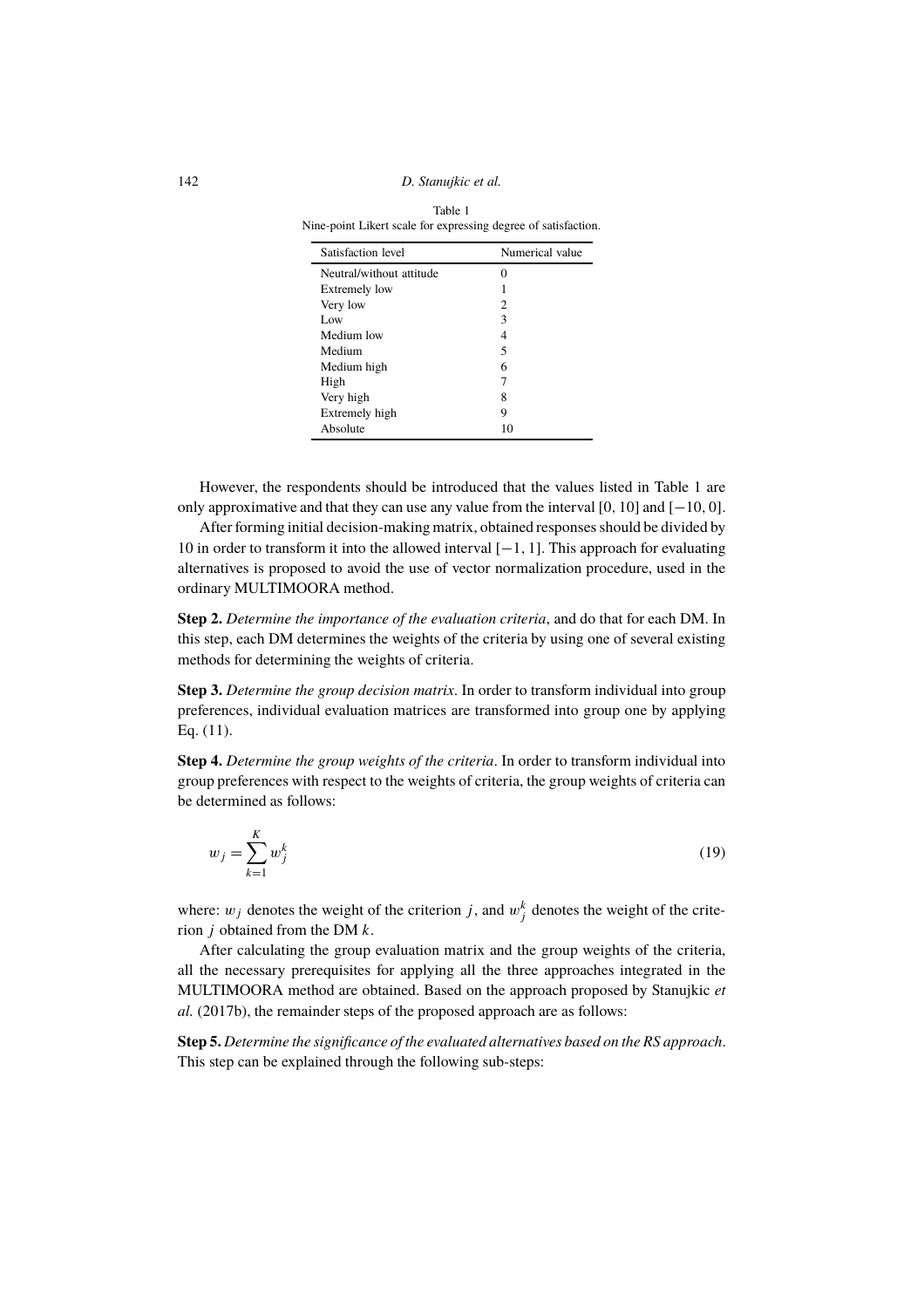**Step 5.1.** *Determine the impact of the benefit and cost criteria to the importance of each alternative*, as follows:

$$
Y_i^+ = \left(1 - \prod_{j \in \Omega_{max}}^n (1 - r_{ij})^{w_j}, -\left(1 - \prod_{j \in \Omega_{max}}^n (1 - (-r_{ij}))^{w_j}\right),\right)
$$
(20)

$$
Y_i^- = \left(1 - \prod_{j \in \Omega_{min}}^n (1 - r_{ij})^{w_j}, -\left(1 - \prod_{j \in \Omega_{min}}^n (1 - (-r_{ij}))^{w_j}\right),\right)
$$
(21)

where:  $Y_i^+$  and  $Y_i^-$  denote the importance of the alternative *i* obtained on the basis of the benefit and cost criteria, respectively;  $Y_i^+$  and  $Y_i^-$  are SVBFNs.

It is evident that  $A_w$  operator is used to calculate the impact of the benefit and cost criteria.

**Step. 5.2.** *Transform*  $Y_i^+$  *and*  $Y_i^-$  *into crisp values by using the Score Function*, as follows:

$$
y_i^+ = s(Y_i^+),
$$
 (22)

$$
y_i^- = s(Y_i^-). \tag{23}
$$

**Step 5.3.** *Calculate the overall importance for each alternative*, as follows:

$$
y_i = y_i^+ - y_i^-.
$$
\n<sup>(24)</sup>

**Step 6.** *Determine the significance of the evaluated alternatives based on the RP approach*. This step can be explained through the following sub-steps:

**Step 6.1.** *Determine the reference point*. The coordinates on the bipolar fuzzy reference point  $r^* = \{r_1^*, r_2^*, \dots, r_n^*\}$  can be determined as follows:

$$
r^* = \left\{ \left( \left\langle \max_i r_{ij}, \min_i r_{ij} \right\rangle \middle| j \in \Omega_{\text{max}} \right), \left( \left\langle \min_i r_{ij}, \max_i r_{ij} \right\rangle \middle| j \in \Omega_{\text{min}} \right) \right\} \tag{25}
$$

where:  $r_j^*$  denotes the coordinate j of the reference point.

**Step 6.2.** *Determine the maximum distance from each alternative to all the coordinates of the reference point*. The maximum distance of each alternative to the reference point can be determined as follows:

$$
d_{ij}^{\max} = d_{\max}(r_{ij}, r_j^*) w_j,
$$
\n<sup>(26)</sup>

where  $d_{ij}^{\text{max}}$  denotes the maximum distance of the alternative i to the criterion j determined by Eq.  $(10)$ .

**Step 6.3.** *Determine the maximum distance of each alternative*, as follows:

$$
d_i^{\max} = \max_j d_{ij}^{\max},\tag{27}
$$

where  $d_i^{\max}$  $\sum_{i=1}^{\text{max}}$  denotes the maximum distance of the alternative *i*.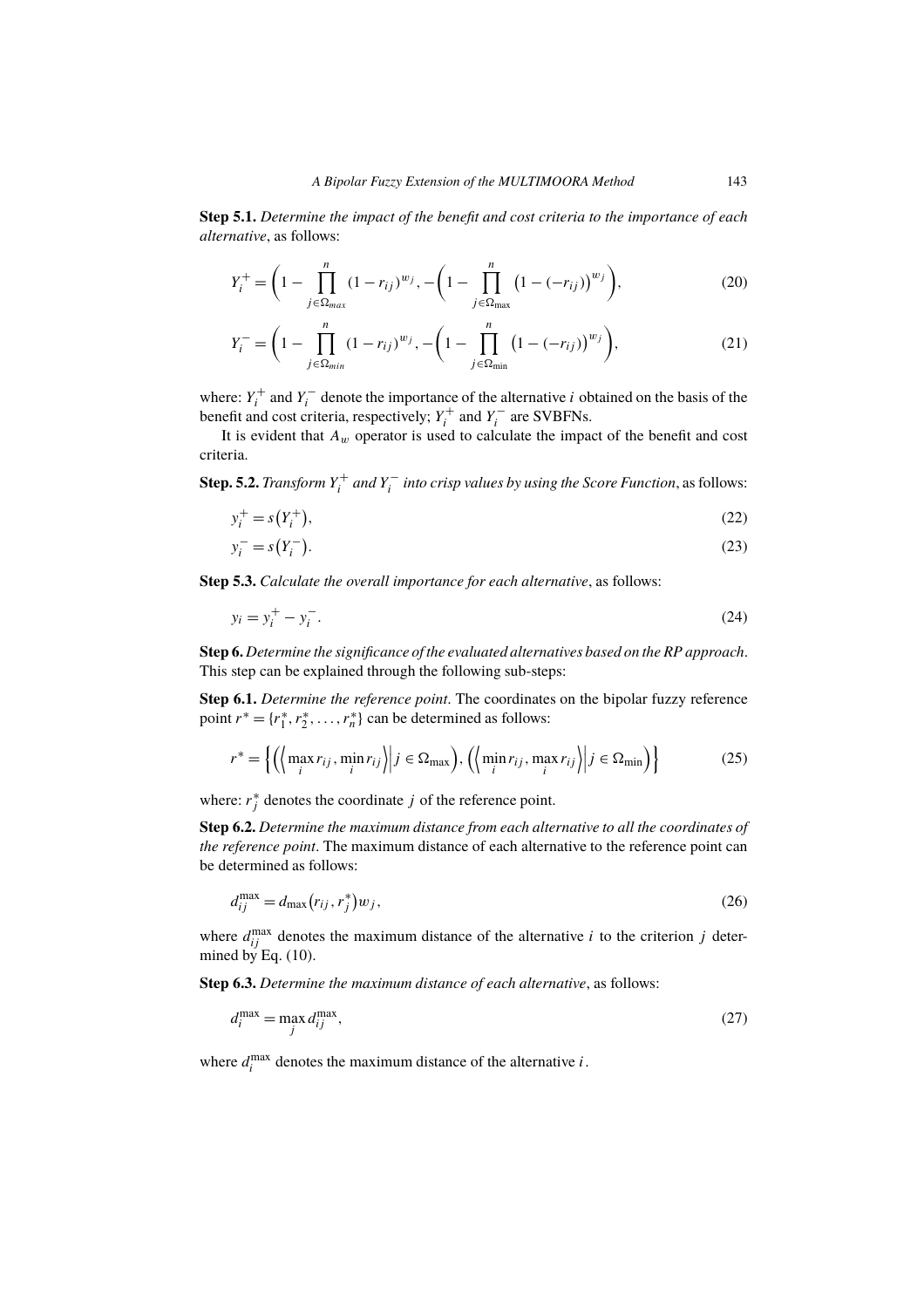**Step 7.** *Determine the significance of the evaluated alternatives based on* the FMF. This step can be explained through the following sub-steps:

 $\bf Step~7.1.~\it Calculate~the~utility~obtained~based~on~the~benefit~U^{+}_{i}~and~cost~U^{-}_{i}~criterion, for$ each alternative, as follows:

$$
U_i^+ = \bigg( \prod_{j \in \Omega_{max}}^n (r_{ij})^{w_j}, - \prod_{j \in \Omega_{max}}^n (-r_{ij})^{w_j} \bigg), \tag{28}
$$

$$
U_{i}^{-} = \bigg(\prod_{j \in \Omega_{min}}^{n} (r_{ij})^{w_{j}}, -\prod_{j \in \Omega_{min}}^{n} (-r_{ij})^{w_{j}}\bigg), \tag{29}
$$

where  $U_i^+$  and  $U_i^-$  are SVBFNs.

 $\mathbf{Step~7.2.}$  *Transform*  $U_i^+$  *and*  $U_i^-$  *into crisp values by using the Score Function*, as follows:

$$
u_i^+ = s(U_i^+),
$$
\n(30)

$$
u_i^- = s(U_i^-). \tag{31}
$$

**Step 7.3.** *Determine the overall utility for each alternative*, as follows:

$$
u_i = \frac{u_i^+}{u_i^-}.\tag{32}
$$

In the case when evaluation is made only on the basis of benefit criteria, Eq. (32) is as follows:

$$
u_i = u_i^+.\tag{33}
$$

**Step 8.** *Determine the final ranking order of the alternatives*. The final ranking order of the alternatives can be determined as in the case of the ordinary MULTIMOORA method, i.e. based on the dominance theory (Brauers and Zavadskas, 2011b).

In this stage, the alternatives are ranked based on their overall importance, maximum distance to the reference point and overall utility. As a result of that, three ranking lists are formed.

Based on these ranking lists, the final ranking list of the alternatives is formed on the basis of the theory of dominance, i.e. the alternative with the largest number of appearances on the first position in the three ranking lists is the most acceptable.

### **5. A Numerical Example**

In this section, a numerical example of purchasing rental space is considered in order to explain the proposed approach in detail.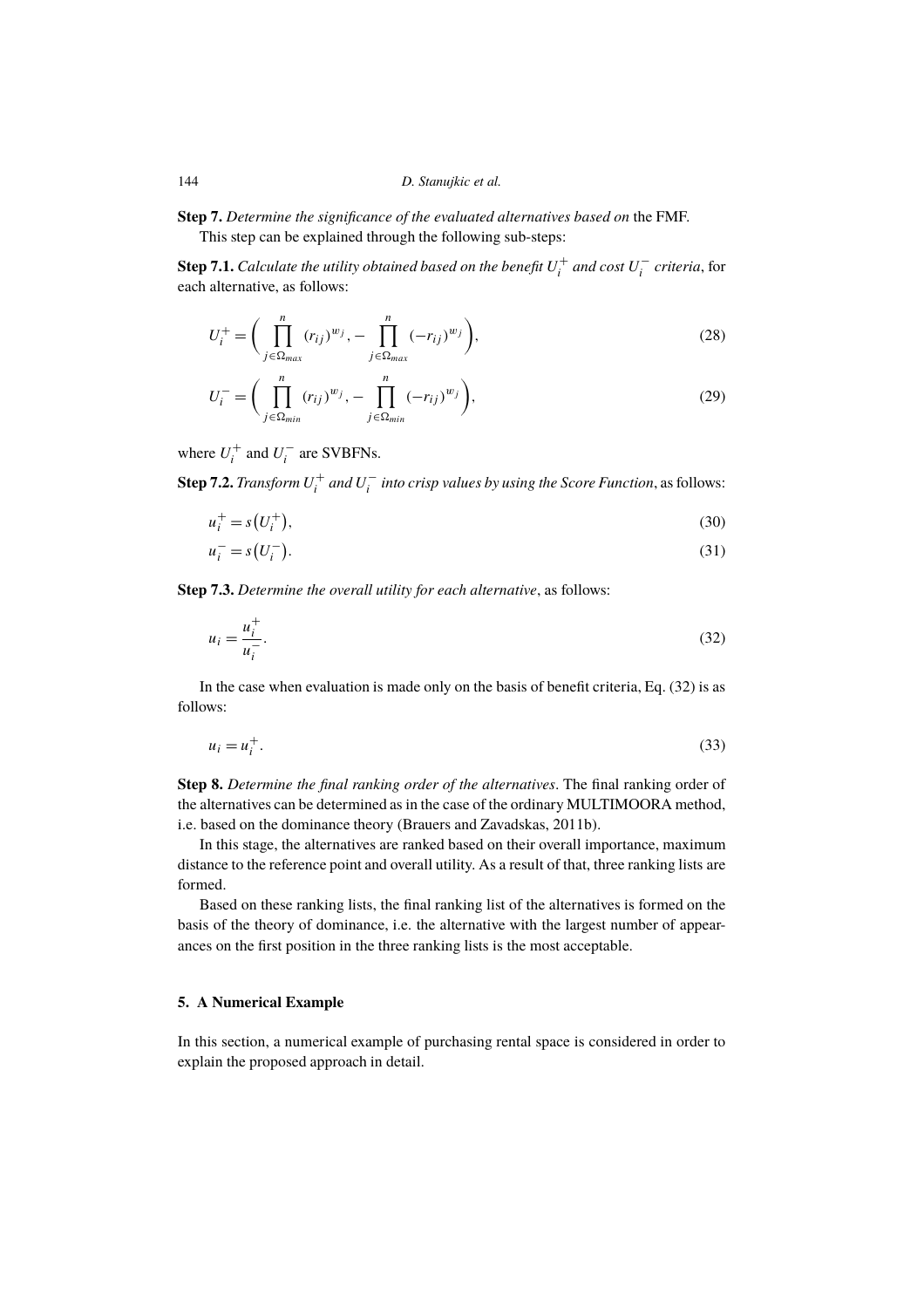|                |  |                | The rainigs obtained from the first of the three Divis. |              |          |   |                          |    |      |
|----------------|--|----------------|---------------------------------------------------------|--------------|----------|---|--------------------------|----|------|
|                |  |                |                                                         |              |          |   |                          |    |      |
|                |  | a <sup>1</sup> |                                                         |              |          |   |                          |    |      |
| $A_1$          |  |                | $-3$                                                    | 5            | $-1$     |   | $\rightarrow$            | δ. |      |
| A <sub>2</sub> |  |                | $-2$                                                    | 4            | $-2$     | 4 | —ი                       |    |      |
| $A_3$          |  |                | $-1$                                                    |              |          |   | $\overline{\phantom{0}}$ |    |      |
| $A_4$          |  |                | $\overline{\phantom{0}}$                                | $\mathbf{R}$ | $\Omega$ | 3 | $-1$                     |    | $-1$ |

Table 2 The ratings obtained from the first of the three DMs.

Table 3 The ratings obtained from the first of the three DMs, in the form of SVBFNs.

|                  | U1                            | $\mathcal{C}_{2}$ | $C_3$                        | $C_4$                         | Us.             |
|------------------|-------------------------------|-------------------|------------------------------|-------------------------------|-----------------|
| A <sub>1</sub>   | $\langle 0.70, -0.20 \rangle$ | $(0.70, -0.30)$   | $(0.50, -0.10)$              | $(0.70, -0.50)$               | $(0.80, -0.10)$ |
| A٥               | $(0.40, -0.10)$               | $(0.50, -0.20)$   | $(0.40, -0.20)$              | $(0.40, -0.60)$               | $(0.70, -0.10)$ |
| A3               | $(0.70, -0.10)$               | $(0.30, -0.10)$   | $\langle 0.20, 0.00 \rangle$ | $\langle 0.20, -0.10 \rangle$ | $(0.70, -0.20)$ |
| $A_{\varLambda}$ | $(0.90, -0.10)$               | $(0.40, -0.10)$   | $\langle 0.30, 0.00 \rangle$ | $(0.30, -0.10)$               | $(0.60, -0.10)$ |

Table 4 The ratings obtained from the second of the three DMs, in the form of SVBFNs.

|    | C <sub>1</sub>  | $\mathcal{C}_{2}$             | $C_3$           | $C_A$           | $C_{5}$         |
|----|-----------------|-------------------------------|-----------------|-----------------|-----------------|
| A1 | $(0.70, -0.20)$ | $(0.70, -0.50)$               | $(0.40, -0.20)$ | $(0.70, -0.50)$ | $(0.80, -0.10)$ |
| A2 | $(0.60, -0.10)$ | $(0.40, -0.60)$               | $(0.40, -0.20)$ | $(0.40, -0.60)$ | $(0.80, -0.10)$ |
| A3 | $(0.80, -0.10)$ | $\langle 0.20, -0.10 \rangle$ | $(0.20, -0.10)$ | $(0.20, -0.10)$ | $(0.70, -0.10)$ |
| AΔ | $(0.90, -0.10)$ | $(0.30, -0.10)$               | $(0.30, -0.10)$ | $(0.30, -0.10)$ | $(0.60, -0.10)$ |

Suppose that a company is planning to start its sales business in a new location, and therefore is looking for a new sales building. After the initial consideration of the available alternatives, four alternatives have been identified as suitable. For this reason, a team of three decision-makers (DMs) was formed with the aim of evaluating suitable alternatives based on the following criteria:

- $C_1$  Rental space quality;
- $C_2$  Rental space adequacy;
- $C_3$  Location quality;
- $C_4$  Location distance from the city centre, and
- $C_5$  Rental price.

As previously reasoned, in this evaluation the ratings of the alternatives in relation to the criteria are expressed by using SVBFNs.

The ratings obtained from the first of the three DMs are shown in Table 2, as the points of the Likert scale, whereas in Table 3, they are shown in the form of SVBFNs.

The ratings obtained from the second and the third of the three DMs are accounted for in Table 4 and Table 5.

The group decision matrix, calculated by applying Eq. (11), is presented in Table 6.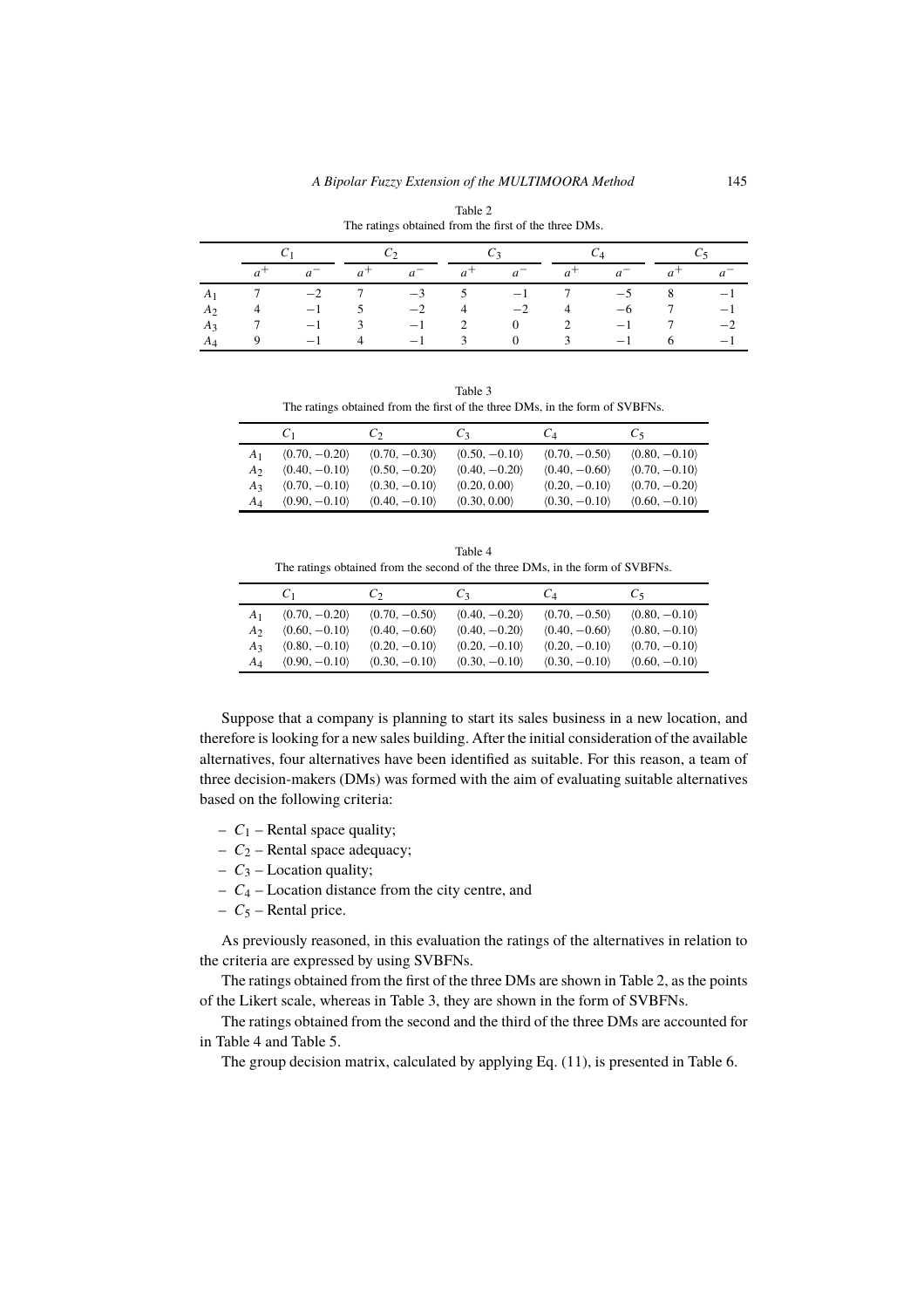Table 5 The ratings obtained from the third of the three DMs, in the form of SVBFNs.

|                | C <sub>1</sub>                | $\mathcal{C}_{2}$ | $C_3$                         | $C_{A}$                      | Č٢                            |
|----------------|-------------------------------|-------------------|-------------------------------|------------------------------|-------------------------------|
| A <sub>1</sub> | $\langle 0.60, -0.10 \rangle$ | $(0.90, -0.20)$   | $\langle 1.00, 0.00 \rangle$  | $\langle 1.00, 0.00 \rangle$ | $\langle 0.80, -0.10 \rangle$ |
| A٥             | $\langle 0.40, -0.60 \rangle$ | $(0.40, -0.60)$   | $(1.00, -0.40)$               | $\langle 1.00, 0.00 \rangle$ | $\langle 0.80, -0.10 \rangle$ |
| $A_3$          | $\langle 0.20, -0.10 \rangle$ | $(0.90, -0.40)$   | $\langle 0.80, -0.30 \rangle$ | $(0.70, -0.10)$              | $\langle 0.70, -0.10 \rangle$ |
| AΔ             | $(0.30, -0.10)$               | $(1.00, -0.30)$   | $\langle 0.80, -0.20 \rangle$ | $(0.80, -0.10)$              | $(0.60, -0.10)$               |

Table 6 The group decision-making matrix.

|                  | C1              | Cэ.             | $C_3$                        | Ċл                           | Üς              |
|------------------|-----------------|-----------------|------------------------------|------------------------------|-----------------|
| A1               | $(0.67, -0.16)$ | $(0.79, -0.32)$ | $\langle 1.00, 0.00 \rangle$ | $\langle 1.00, 0.00 \rangle$ | $(0.80, -0.10)$ |
| A2               | $(0.47, -0.18)$ | $(0.43, -0.42)$ | $(1.00, -0.26)$              | $\langle 1.00, 0.00 \rangle$ | $(0.77, -0.10)$ |
| A٩               | $(0.64, -0.10)$ | $(0.61, -0.16)$ | $\langle 0.49, 0.00 \rangle$ | $(0.41, -0.10)$              | $(0.70, -0.13)$ |
| $A_{\varLambda}$ | $(0.81, -0.10)$ | $(1.00, -0.15)$ | $\langle 0.53, 0.00 \rangle$ | $(0.53, -0.10)$              | $(0.60, -0.10)$ |

Table 7 The weights of the criteria obtained from the first of the three DMs.

|       | $S_{i}$ | k <sub>i</sub> | q <sub>i</sub> | $w_i$ |
|-------|---------|----------------|----------------|-------|
| $C_1$ |         |                |                | 0.19  |
| $C_2$ | 1.2     | 0.80           | 1.25           | 0.23  |
| $C_3$ | 0.9     | 1.10           | 1.14           | 0.21  |
| $C_4$ | 0.7     | 1.30           | 0.87           | 0.16  |
| $C_5$ | 1.2     | 0.80           | 1.09           | 0.20  |
|       |         | 5.00           | 5.35           | 1.00  |

|                   |             | Table 8<br>The group criteria weights. |       |       |
|-------------------|-------------|----------------------------------------|-------|-------|
|                   | $w^{\perp}$ | $w^2$                                  | $w^3$ | $w_i$ |
| $C_1$             | 0.19        | 0.17                                   | 0.19  | 0.18  |
| $C_2$             | 0.23        | 0.24                                   | 0.23  | 0.24  |
| $C_3$             | 0.21        | 0.22                                   | 0.21  | 0.21  |
|                   | 0.16        | 0.17                                   | 0.16  | 0.16  |
| $\frac{C_4}{C_5}$ | 0.20        | 0.21                                   | 0.20  | 0.21  |
|                   |             |                                        |       | 1.00  |

The weights obtained from the first of the three DMs by applying the PIPRECIA method (Stanujkic *et al.*, 2017b) are accounted for in Table 7, while the group weights of the criteria, calculated by applying Eq. (19), are shown in Table 8.

On the basis of the ratings from Table 6 and the weights from Table 8, the overall significance, the maximum distance to the reference point and the overall utility are calculated for each alternative in the next step.

The overall significances, accounted for in Table 9, are calculated by applying Eqs. (20)–(24).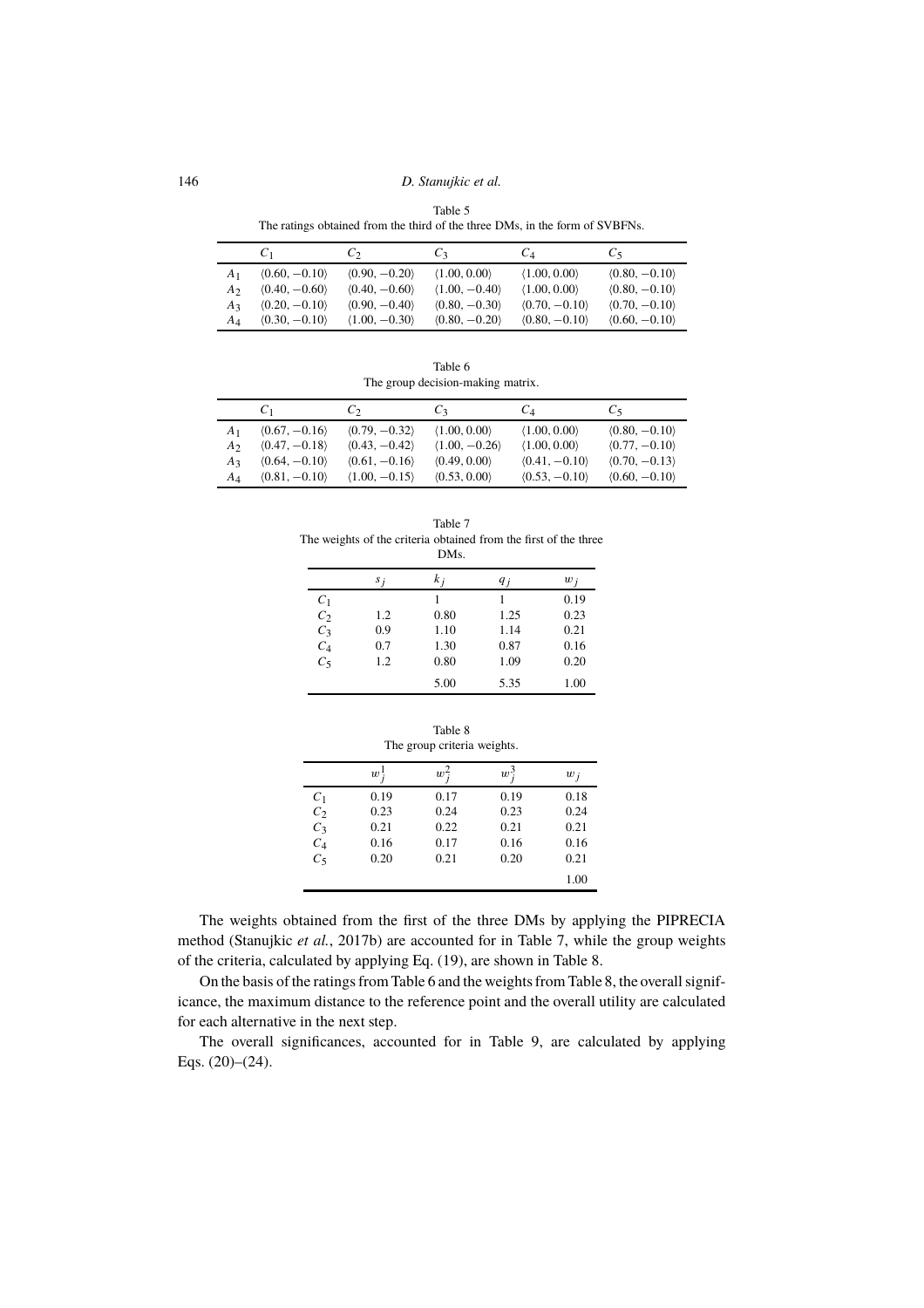|                | The overall significances of the considered alternatives. |                 |      |      |         |                |  |
|----------------|-----------------------------------------------------------|-----------------|------|------|---------|----------------|--|
|                |                                                           |                 |      |      | $y_i$   | Rank           |  |
| A <sub>1</sub> | $(1.00, -0.11)$                                           | $(1.00, -0.02)$ | 0.94 | 0.99 | $-0.05$ |                |  |
| A <sub>2</sub> | $\langle 1.00, -0.20 \rangle$                             | $(1.00, -0.02)$ | 0.90 | 0.99 | $-0.09$ | 4              |  |
| $A_3$          | $\langle 0.42, -0.06 \rangle$                             | $(0.30, -0.05)$ | 0.68 | 0.63 | 0.05    | $\overline{c}$ |  |
| $A_4$          | $(1.00, -0.06)$                                           | $(0.29, -0.04)$ | 0.97 | 0.62 | 0.35    |                |  |

 $A_4$   $\langle 1.00, -0.06 \rangle$   $\langle 0.29, -0.04 \rangle$  0.97 0.62 0.35 1

Table 9

Table 10 The reference points.

|    |      | $\Omega_{\text{max}}$ | $\Omega_{\rm min}$ |         |  |
|----|------|-----------------------|--------------------|---------|--|
|    |      | $\mathbf{r}$          | $r +$              | -       |  |
| r* | .00. | $-0.20$               | 0.29               | $-0.02$ |  |

|                                                                                 | Table 11 |  |
|---------------------------------------------------------------------------------|----------|--|
| The ratings of the alternatives obtained based on the reference point approach. |          |  |

|                | $C_{1}$ | $C_2$       | $C_3$ | $C_4$ | $C_{5}$ | $d_i^{\max}$ | Rank |
|----------------|---------|-------------|-------|-------|---------|--------------|------|
| A <sub>1</sub> | 0.08    | $0.16$ 0.13 |       | 0.29  | 0.10    | 0.08         |      |
| A <sub>2</sub> | 0.17    | 0.28        | 0.00  | 0.29  | 0.09    | 0.00         |      |
| $A_3$          | 0.13    | 0.33        | 0.38  | 0.05  | 0.06    | 0.05         |      |
| AΔ             | 0.04    | 0.14        | 0.36  | 0.11  | 0.00    | 0.00         |      |

Table 12 The overall utility of the considered alternatives.

|                   | $U^+$<br>U.     | u:<br>$u_{\cdot}$ | $u_i$ | Rank |         |   |
|-------------------|-----------------|-------------------|-------|------|---------|---|
| A <sub>1</sub>    | $(1.00, -0.11)$ | $(1.00, -0.02)$   | 0.94  | 0.99 | $-0.05$ | 3 |
| A <sub>2</sub>    | $(1.00, -0.20)$ | $(1.00, -0.02)$   | 0.90  | 0.99 | $-0.09$ | 4 |
| A3                | $(0.42, -0.06)$ | $(0.30, -0.05)$   | 0.68  | 0.63 | 0.05    |   |
| $A_{\mathcal{A}}$ | $(1.00, -0.06)$ | $(0.29, -0.04)$   | 0.97  | 0.62 | 0.35    |   |

After that, the reference point shown in Table 10 is determined by applying Eq. (25). The maximum distances to the reference point accounted for in Table 11 are determined by applying Eq. (26) and Eq. (27).

The overall utility shown in Table 12 is calculated by applying Eqs. (28)–(32).

Finally, on the basis of the ranking orders shown in Tables 9, 11 and 12, the most appropriate alternative is determined by means of the theory of dominance, as is shown in Table 13.

As can be seen from Table 12, the most appropriate alternative is the alternative denoted as A4.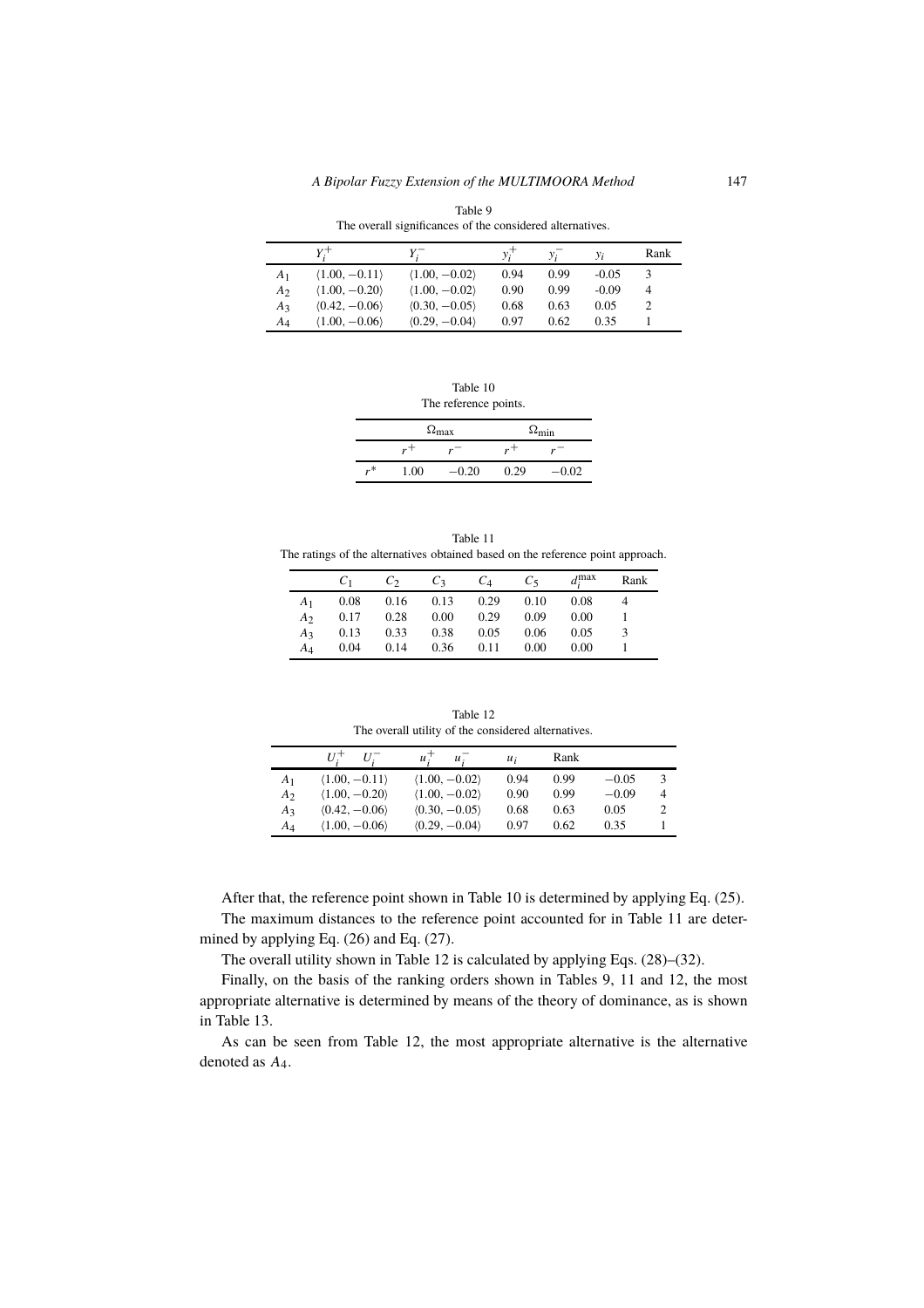Table 13 The final ranking order of the considered alternatives.

|                | RS | RP | <b>FMP</b> | Final rank |
|----------------|----|----|------------|------------|
| A <sub>1</sub> |    |    |            |            |
| A <sub>2</sub> |    |    |            |            |
| $A_3$          |    |    |            |            |
| A4             |    |    |            |            |

### **6. Conclusions**

The bipolar fuzzy sets introduced two membership functions, namely the membership function to a set and the membership function to a complementary set.

On the other hand, the MULTIMOORA method is an efficient and already proven multiple-criteria decision-making method, which has been used for solving a number of different decision-making problems so far.

Therefore, an extension of the MULTIMOORA method enabling the use of singlevalued bipolar fuzzy numbers is proposed in this article. The usability and efficiency of the proposed extension is successfully demonstrated on the example of the problem of the best location selection.

In the literature, numerous extensions of the MULTIMOORA methods have been proposed with the aim to adapt it for the use of grey system theory, fuzzy set theory, as well as various extensions of fuzzy set theory. Some extensions that enable the use of neutrosophic sets are also proposed. The mentioned extensions aim to exploit the specificities of particular sets for solving certain types of decision-making problems, and thus enable more efficient decision making.

Because of the specificity that bipolar fuzzy sets provide, the proposed expanded MULTIMOORA method can be expected to be acceptable for solving a particular class of complex decision-making problems.

### **References**

- Adali, E.A., Işik, A.T. (2017). The multi-objective decision making methods based on MULTIMOORA and MOOSRA for the laptop selection problem. *Journal of Industrial Engineering International*, 13(2), 229– 237.
- Akram, M., Arshad, M. (2018). A novel trapezoidal bipolar fuzzy TOPSIS method for group decision-making. *Group Decision and Negotiation*, 1–20.
- Alghamdi, M.A., Alshehri, N.O., Akram, M. (2018). Multi-criteria decision-making methods in bipolar fuzzy environment. *International Journal of Fuzzy Systems*, 20(6), 2057–2064.
- Aouni, B., Doumpos, M., Pérez-Gladish, B., Steuer, R.E. (2018). On the increasing importance of multiple criteria decision aid methods for portfolio selection. *Journal of the Operational Research Society*, 69(10), 1525–1542.

Atanassov, K.T. (1986). Intuitionistic fuzzy sets. *Fuzzy Sets and Systems*, 20(1), 87–96.

- Baležentis, T., Zeng, S. (2013). Group multi-criteria decision making based upon interval-valued fuzzy numbers: an extension of the MULTIMOORA method. *Expert Systems with Applications*, 40(2), 543–550.
- Baležentis, A., Baležentis, T., Brauers, W.K. (2012). MULTIMOORA-FG: a multi-objective decision making method for linguistic reasoning with an application to personnel selection. *Informatica*, 23(2), 173–190.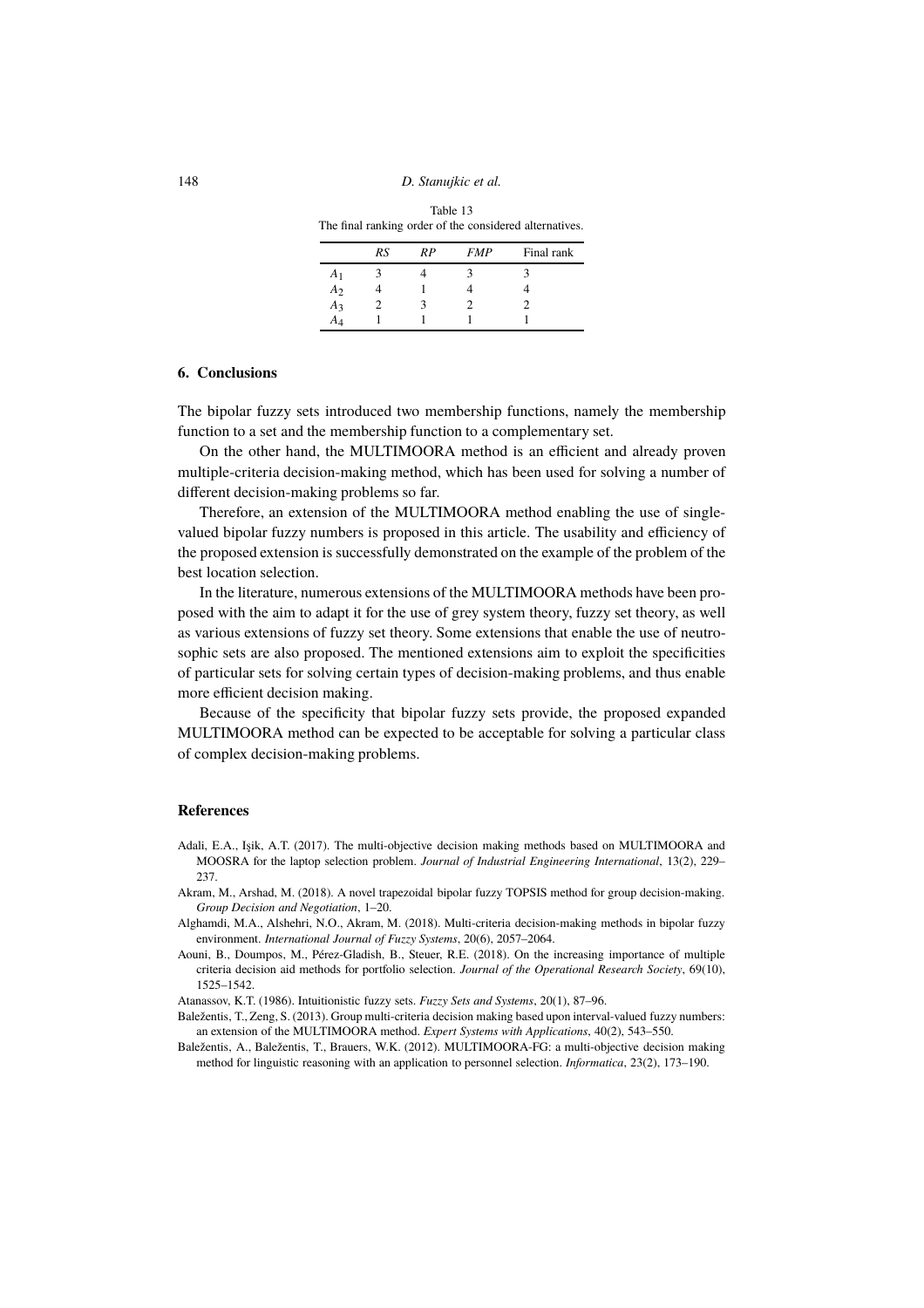- Baležentis, T., Zeng, S., Balezentis, A. (2014), MULTIMOORA-IFN: a MCDM method based on intuitionistic fuzzy number for performance management, *Economic Computation and Economic Cybernetics Studies and Research*, 48(4), 85–102.
- Bana e Costa, C.A., Vansnick, J.C. (1994). MACBETH an interactive path towards the construction of cardinal value functions. *International Transactions in Operational Research*, 1(4), 489–500.
- Bellman, R.E., Zadeh, L.A. (1970). Decision-making in a fuzzy environment. *Management Science*, 17(4), 141– 164.
- Brans, J.P., (1982). Língénierie de la décision. Elaboration dínstruments dáide à la décision. Méthode PROMETHEE. In: Nadeau, R., Landry, M. (Eds.), *L´aide a la Décision: Nature, Instruments et Perspectives d´avenir*. Presses de l´Université Laval, Québec, Canada, pp. 183-214.
- Brauers, W.K.M., Ginevičius, R. (2010). The economy of the Belgian regions tested with MULTIMOORA. *Journal of Business Economics and Management*, 11(2), 173–209.
- Brauers, W.K., Zavadskas, E.K. (2006). The MOORA method and its application to privatization in a transition economy. *Control and Cybernetics*, 35(2), 445–469.
- Brauers, W.K.M., Zavadskas, E.K. (2010a). Project management by MULTIMOORA as an instrument for transition economies. *Technological and Economic Development of Economy*, 16(1), 5–24.
- Brauers, W.K.M., Zavadskas, E.K. (2010b). Robustness in the MULTIMOORA model: the example of Tanzania. *Transformations in Business and Economics*, 9(3), 67–83.
- Brauers, W.K.M., Zavadskas, E.K. (2011a). From a centrally planned economy to multiobjective optimization in an enlarged project management: the case of China. *Economic Computation and Economic Cybernetics Studies and Research*, 45(1), 167–188.
- Brauers, W.K.M., Zavadskas, E.K. (2011b). Multimoora optimization used to decide on a bank loan to buy property. *Technological and Economic Development of Economy*, 17(1), 174–188.
- Brauers, W.K., Balezentis, A., Balezentis, T. (2011). MULTIMOORA for the EU Member States updated with fuzzy number theory. *Technological and Economic Development of Economy*, 17(2), 259–290.
- Charnes, A., Cooper, W.W., Rhodes, E. (1978). Measuring the efficiency of decision making units. *European journal of operational research*, 2(6), 429–444.
- Charnes, A., Cooper, W.W., Wei, Q.L., Huang, Z.M. (1989). Cone ratio data envelopment analysis and multiobjective programming. *International Journal of Systems Science*, 20(7), 1099–1118.
- Das, M.C., Sarkar, B., Ray, S. (2012). Decision making under conflicting environment: a new MCDM method. *International Journal of Applied Decision Sciences*, 5(2), 142–162.
- Dorfeshan, Y., Mousavi, S.M., Mohagheghi, V., Vahdani, B. (2018). Selecting project-critical path by a new interval type-2 fuzzy decision methodology based on MULTIMOORA, MOOSRA and TPOP methods. *Computers and Industrial Engineering*, 120, 160–178.
- Dyer, J.S., Fishburn, P.C., Steuer, R.E., Wallenius, J., Zionts, S. (1992). Multiple criteria decision making, multiattribute utility theory: the next ten years. *Management Science*, 38(5), 645–654.
- Ecker, J.G., Kouada, I.A. (1978). Finding all efficient extreme points for multiple objective linear programs. *Mathematical Programming*, 14(1), 249–261.

Edwards, W. (1977). 12 use of multiattribute utility measurement for social decision making. *Conflicting*, 247.

- Eghbali-Zarch, M., Tavakkoli-Moghaddam, R., Esfahanian, F., Sepehri, M.M., Azaron, A. (2018). Pharmacological therapy selection of type 2 diabetes based on the SWARA and modified MULTIMOORA methods under a fuzzy environment. *Artificial Intelligence in Medicine*, 87, 20–33.
- Fishburn, P.C. (1967). Letter to the editor additive utilities with incomplete product sets: application to priorities and assignments. *Operations Research*, 15(3), 537–542.
- Gabus, A., Fontela, E. (1972). *World Problems, an Invitation to Further Thought within the Framework of DE-MATEL*. Battelle Geneva Research Center, Geneva, Switzerland, 1–8.

Greco, S., Slowiński, R., Figueira, J.R., Mousseau, V. (2010). Robust ordinal regression. In: *Trends in Multiple Criteria Decision Analysis*. Springer, Boston, MA, pp. 241–283.

- Hafezalkotob, A., Hafezalkotob, A., Sayadi, M.K. (2016). Extension of MULTIMOORA method with interval numbers: an application in materials selection. *Applied Mathematical Modelling*, 40(2), 1372–1386.
- Han, Y., Lu, Z., Du, Z., Luo, Q., Chen, S. (2018). A YinYang bipolar fuzzy cognitive TOPSIS method to bipolar disorder diagnosis. *Computer Methods and Programs in Biomedicine*, 158, 1–10.
- Hwang, C.L., Yoon, K. (1981). Methods for multiple attribute decision making. In *Multiple Attribute Decision Making*. Springer, Berlin, Heidelberg, 58–191.
- Karabasevic, D., Stanujkic, D., Urosevic, S., Maksimovic, M. (2015). Selection of candidates in the mining industry based on the application of the SWARA and the MULTIMOORA methods. *Acta Montanistica Slovaca*, 20(2), 116–124.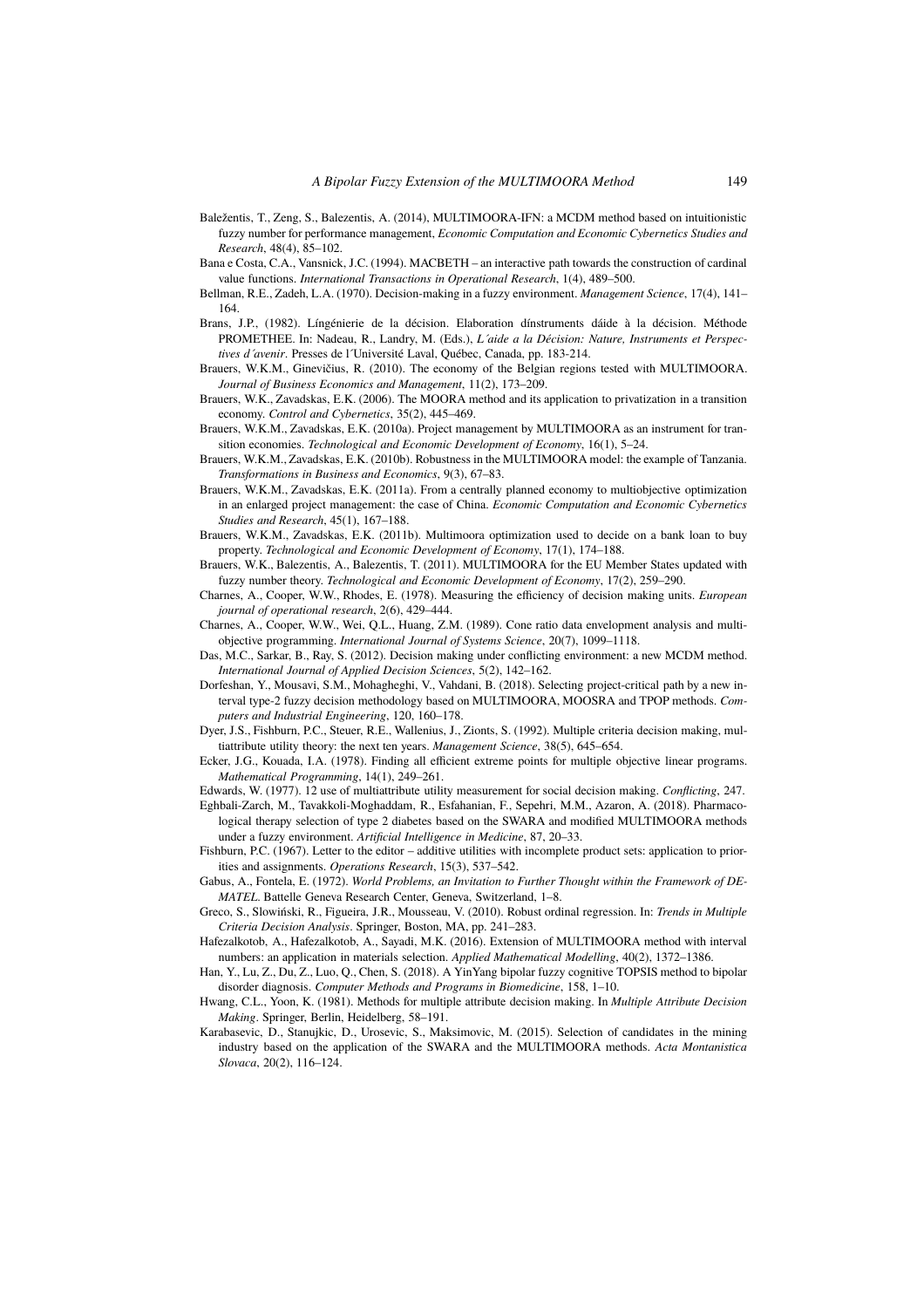- Karande, P., Zavadskas, E., Chakraborty, S. (2016). A study on the ranking performance of some MCDM methods for industrial robot selection problems. *International Journal of Industrial Engineering Computations*, 7(3), 399–422.
- Lazauskas, M., Kutut, V., Zavadskas, E.K. (2015). Multicriteria assessment of unfinished construction projects. *Gradevinar*, 67(04.), 319–328.
- Lee, K.M. (2000). Bipolar-valued fuzzy sets and their basic operations. In: *Proceeding International Conference*, Bangkok, Thailand, pp. 307–317.
- Liang, W., Zhao, G., Hong, C. (2018). Selecting the optimal mining method with extended multi-objective optimization by ratio analysis plus the full multiplicative form (MULTIMOORA) approach. *Neural Computing and Applications*, 1–16.

Luenberger, D.G., Ye, Y. (1984). *Linear and Nonlinear Programming*, Vol. 2. Addison-Wesley, Reading, MA.

- MacCrimon, K.R. (1968). *Decision Marking Among Multiple-Attribute Alternatives: a Survey and Consolidated Approach*. RAND Memorandum, RM-4823-ARPA. The Rand Corporation, Santa Monica, CA.
- Maghsoodi, A.I., Abouhamzeh, G., Khalilzadeh, M., Zavadskas, E.K. (2018). Ranking and selecting the best performance appraisal method using the MULTIMOORA approach integrated Shannon's entropy. *Frontiers of Business Research in China*, 12(1), 2.
- Masri, H., Pérez-Gladish, B., Zopounidis, C. (2018). *Financial Decision Aid Using Multiple Criteria: Recent Models and Applications*. Springer.
- Opricovic, S. (1998). Multicriteria optimization of civil engineering systems. *Faculty of Civil Engineering, Belgrade*, 2(1), 5–21.
- Pramanik, S., Dalapati, S., Roy, T.K. (2018). Neutrosophic multi-attribute group decision making strategy for logistics center location selection. *Neutrosophic Operational Research*, 3, 13–32.
- Roy, B. (1968). Classement et choix en présence de points de vue multiples. *Revue franiaise d'informatique et de recherche opérationnelle*, 2(8), 57–75.
- Saaty, T.L. (1978). Modeling unstructured decision problems the theory of analytical hierarchies. *Mathematics and Computers in Simulation*, 20(3), 147–158.
- Saaty, T.L. (1996). *The ANP for Decision Making with Dependence and Feedback*. RWS Publications, USA.
- Sahu, A.K., Sahu, N.K., Sahu, A.K. (2016). Application of modified MULTI-MOORA for CNC machine tool evaluation in IVGTFNS environment: an empirical study. *International Journal of Computer Aided Engineering and Technology*, 8(3), 234–259.
- Smarandache, F. (1999). *A Unifying Field in Logics. Neutrosophy: Neutrosophic Probability, Set and Logic*. American Research Press, Rehoboth.
- Stanujkic, D., Zavadskas, E.K., Brauers, W.K., Karabasevic, D. (2015). An extension of the MULTIMOORA method for solving complex decision-making problems based on the use of interval-valued triangular fuzzy numbers. *Transformations in Business and Economics*, 14(2B), 355–377.
- Stanujkic, D., Zavadskas, E.K., Karabasevic, D., Smarandache, F., Turskis, Z. (2017a). The use of the pivot pairwise relative criteria importance assessment method for determining the weights of criteria. *Romanian Journal of Economic Forecasting*, 20(4), 116–133.
- Stanujkic, D., Zavadskas, E.K., Smarandache, F., Brauers, W.K., Karabasevic, D. (2017b). A neutrosophic extension of the MULTIMOORA method. *Informatica*, 28(1), 181–192.
- Tian, Z.P., Zhang, H.Y., Wang, J., Wang, J.Q., Chen, X.H. (2016). Multi-criteria decision-making method based on a cross-entropy with interval neutrosophic sets. *International Journal of Systems Science*, 47(15), 3598– 3608.
- Uluçay, V., Deli, I., Şahin, M. (2018). Similarity measures of bipolar neutrosophic sets and their application to multiple criteria decision making. *Neural Computing and Applications*, 29(3), 739–748.
- Wallenius, J., Dyer, J.S., Fishburn, P.C., Steuer, R.E., Zionts, S., Deb, K. (2008). Multiple criteria decision making, multiattribute utility theory: Recent accomplishments and what lies ahead. *Management Science*, 54(7), 1336–1349.
- Zadeh, L.A. (1965). Fuzzy sets. *Information and Control*, 8(3), 338–353.
- Zavadskas, E.K., Turskis, Z. (2010). A new additive ratio assessment (ARAS) method in multicriteria decisionmaking. *Technological and Economic Development of Economy*, 16(2), 159–172.
- Zavadskas, E.K., Kaklauskas, A., Sarka, V. (1994). The new method of multicriteria complex proportional assessment of projects. *Technological and Economic Development of Economy*, 1(3), 131–139.
- Zavadskas, E.K., Turskis, Z., Kildienė, S. (2014). State of art surveys of overviews on MCDM/MADM methods. *Technological and Economic Development of Economy*, 20(1), 165–179.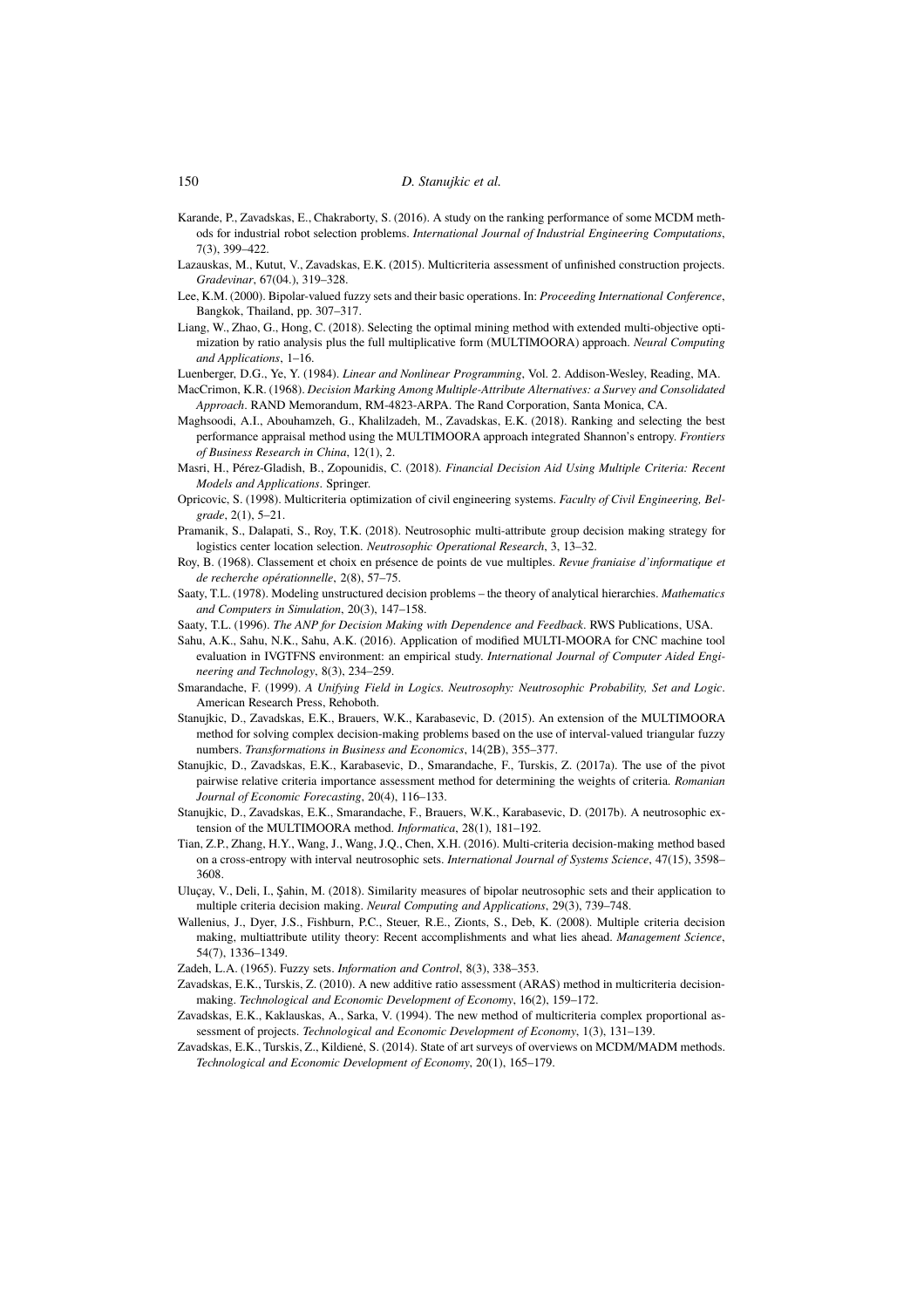- Zavadskas, E.K., Antucheviciene, J., Razavi Hajiagha, S.H., Hashemi, S.S. (2015). The interval-valued intuitionistic fuzzy MULTIMOORA method for group decision making in engineering. *Mathematical Problems in Engineering*. Art. No. 560690.
- Zeleny, M. (1973). Compromise programming. In: Cochrane, J.L., Zeleny, M. (Eds.). *Multiple Criteria Decision Making*. University of South Carolina Press, Columbia, SC, pp. 262–301.
- Zhang, W.R. (1994). Bipolar fuzzy sets and relations: a computational framework for cognitive modeling and multiagent decision analysis. In *Proceedings of Industrial Fuzzy Control and Intelligent Systems Conference*, December 18–21, 1994, San Antonio, USA, pp. 305–309.

**D. Stanujkic** is an associate professor of information technology at the Technical Faculty in Bor, University of Belgrade. He has received his MSc degree in information science and PhD in organizational sciences from the Faculty of Organizational Sciences, University of Belgrade. His current research is focused on decision-making theory, expert systems and intelligent decision support systems.

**D. Karabasevic** is an assistant professor at the Faculty of Applied Management, Economics and Finance, University Business Academy in Novi Sad. He obtained his degrees at all the levels of studies (BSc appl. in economics, BSc in economics, academic specialization in the management of business information systems and PhD in management and business) at the Faculty of Management in Zajecar, John Naisbitt University, Belgrade. His current research is focused on the human resource management, management and decision-making theory.

**E.K. Zavadskas** is a professor of the Department of Construction Management and Real Estate, director of Institute of Sustainable Construction, and Chief Research Fellow of Laboratory of Operational Research at Vilnius Gediminas Technical University, Vilnius, Lithuania. He has a PhD in building structures (1973) and DrSc (1987) in building technology and management. He is a member of the Lithuanian and several foreign Academies of Sciences. He is doctor honoris causa at Poznan, Saint Petersburg, and Kiev universities. He is the editor in chief and a member of editorial boards of a number of research journals. He is an author and coauthor of more than 400 papers and a number of monographs. Research interests are: building technology and management, decision-making theory, automation in design and decision support systems.